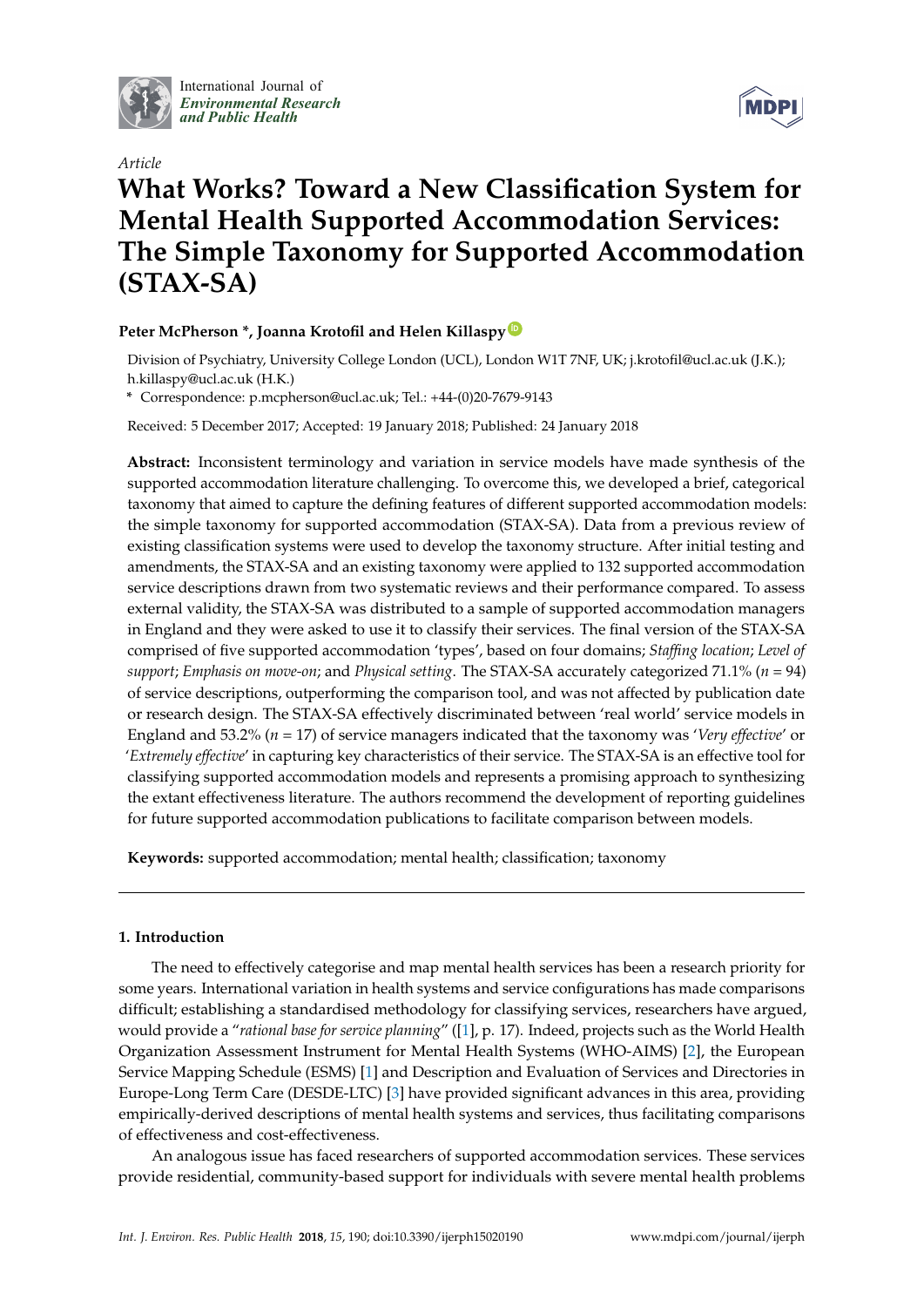and/or complex needs and were originally developed during the deinstitutionalisation processes of the 1980s and 1990s. Services evolved in response to local economic, political and governance factors and, as a result, there is now wide variation in service structures, ranging from 24-h, high-support, residential care settings, through to fully independent accommodation with contact from visiting staff. These models differ widely in terms of target population, physical structure, the number of places provided, staffing levels, staffing qualifications, medication management, recovery focus, move-on policies and integration with local statutory services [\[4](#page-10-3)[,5\]](#page-10-4). Compounding this problem, terminology and definitional issues are also widespread; a recent review of housing services for people with mental health problems identified 307 unique terms for supported accommodation across 400 articles [\[6\]](#page-10-5). Currently, there are no agreed methods for reporting supported accommodation models in the literature.

With over 30 years of research in the field, model variation and inconsistent service definitions represent significant obstacles to the synthesis of effectiveness data. Indeed, the majority of systematic reviews in this field have been unable to effectively compare service models (e.g., [\[7\]](#page-10-6)) thus limiting the utility of the findings, leaving researchers and policy makers with little comparative evidence to inform system-level decisions. As stated by Fakhoury and colleagues [\[8\]](#page-10-7), "*(The) diversity of models in relation to supported housing and inconsistent use of terminology* . . . *makes it difficult to compare outcomes or processes*" (p. 311). What is required is a classification system that differentiates service models based on critical characteristics: a taxonomy. A taxonomy is defined as "*a system for classifying multifaceted, complex phenomena according to common conceptual domains and dimensions*" ([\[9\]](#page-10-8), p. 1765), which can improve both the quality and impact of research by identifying elements of an intervention that might be associated with service user outcomes (e.g., staffing levels), enhance replication and follow-up of studies by improving intervention descriptions and facilitate exploration and synthesis of existing effectiveness data [\[10\]](#page-10-9). These benefits are particularly salient for supported accommodation research.

There have been few attempts to address these issues systematically. Fidelity scales for Housing First programs, a model of supported housing for homeless individuals with mental health problems, have been developed [\[11\]](#page-11-0) and, highlighting the importance of model clarity, research has indicated a relationship between program fidelity and service user outcomes [\[12](#page-11-1)[,13\]](#page-11-2). Housing first, however, is a specific approach to supported housing and, as noted, there are countless variations of supported accommodation services currently in operation internationally. Typically, where a classification system is required to capture a more diverse range of services, researchers have used bespoke, non-validated approaches, applying them within a single paper; these descriptions are generally designed to describe services within a specific locality [\[14\]](#page-11-3) or country [\[15\]](#page-11-4) and may have limited applicability outside these contexts. Whilst this approach can be useful within an article, it does little to assist in making sense of the literature more broadly. In a noteworthy exception, Siskind and colleagues [\[16\]](#page-11-5) reviewed existing supported accommodation classification systems (*N* = 18) and, using a structured approach, arranged classification features into a new domains-based taxonomy, comprised of 17 dimensions across four domains: *Duration*; *Patient characteristics*; *Housing characteristics*; and *Service characteristics*. Although comprehensive, the taxonomy has not been used widely in the supported accommodation literature.

We therefore aimed to develop and validate a simple taxonomy for the classification of supported accommodation services, assess and compare the performance of the new taxonomy with the domains-based taxonomy developed by Siskind and colleagues [\[16\]](#page-11-5) and then examine the external validity of the new taxonomy. It was anticipated that the resulting, validated classification system could be used to synthesise the existing effectiveness research, comparing outcomes across models, thus improving our understanding of what works and for whom.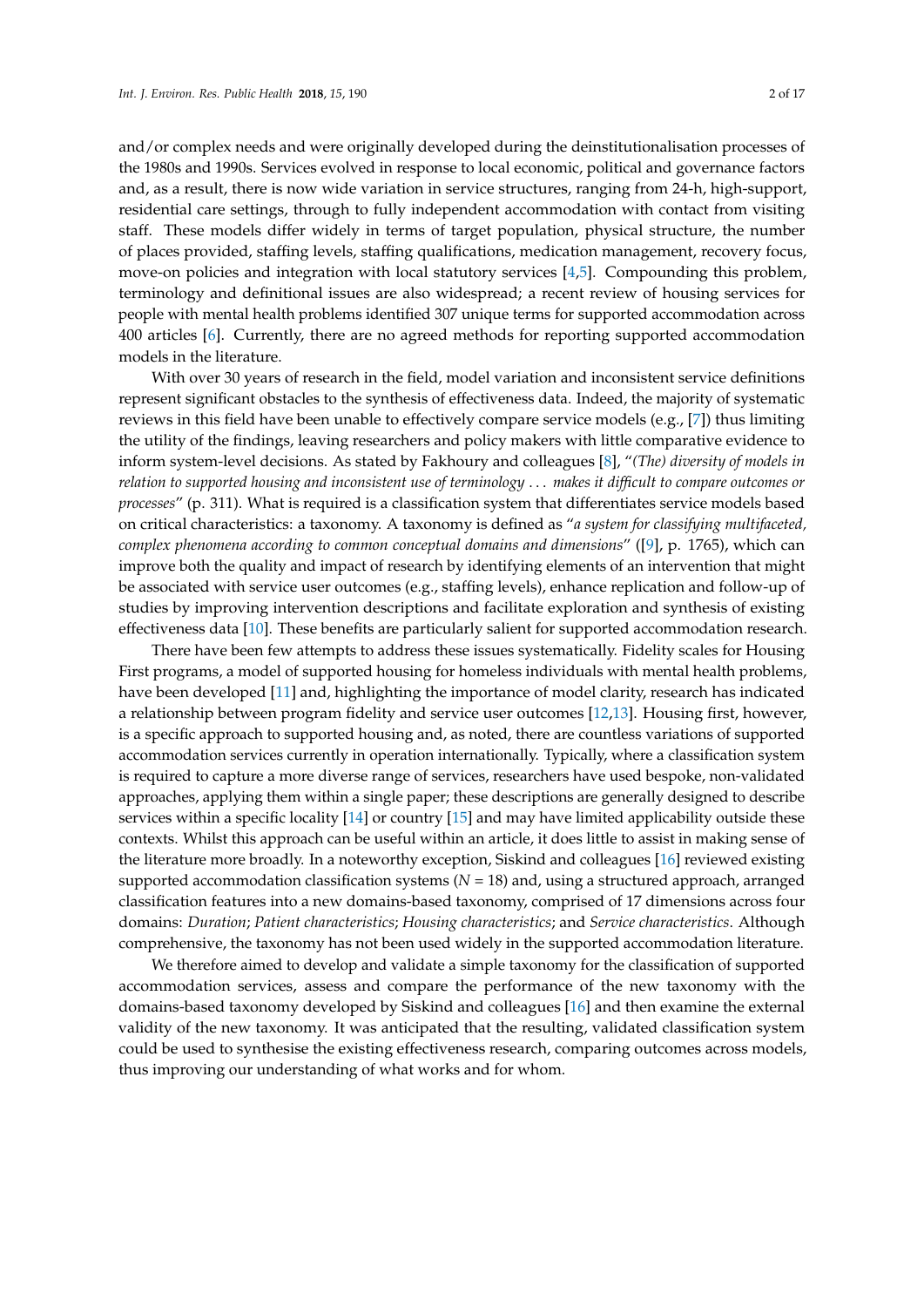## **2. Materials and Methods**

#### *2.1. Materials*

## Domains-Based Taxonomy

To assess the performance of the new classification tool, the domains-based taxonomy of supported accommodation (DTSA) [\[16\]](#page-11-5) was used as a comparator. The DTSA uses 17 data points across four domains to classify supported accommodation services: 1. *Duration* (Duration of tenure); 2. *Patient characteristics* (Level of need; Readiness to receive treatment; Sobriety required; Subpopulations); 3. *Housing characteristics* (Structure; Location; Proximity to mental health services; Lease); 4. *Service characteristics* (Staffing location; Staffing duration; Service linkage; Staff qualifications; Intensity of support; Service flexibility; Patient choice in housing; Shift in locus of control to patient).

#### *2.2. Method*

#### 2.2.1. Development

A simple, categorical taxonomy was developed to enable classification of supported accommodation service descriptions from the literature. To ensure the core features of service models were captured, the five most commonly reported dimensions from Siskind and colleagues' [\[16\]](#page-11-5) review of 18 existing classification systems were identified: Service duration (length of time service users are involved with the program; 18/18); Housing structure (physical layout of the service; 17/18), Staffing duration (number of hours of staff support; 17/18), Intensity of support (level of involvement required of service users to attend therapeutic groups and/or rehabilitation services; 13/18) and Staffing location (staff based onsite or off-site; 13/18). These elements were reviewed by Peter McPherson, Joanna Krotofil and Helen Killaspy and a draft taxonomy structure developed. The draft structure was then reviewed by an expert panel, comprised of members of the '*Quality and Effectiveness of Supported Tenancies for people with mental health problems (QuEST)*' project management group (a national programme of research into mental health supported accommodation funded by the National Institute of Health Research [NIHR], Ref. RP-PG-0610-10,097), and, based on feedback, amendments were made.

The resultant, initial version of the new taxonomy comprised five supported accommodation 'Types', based on variation across five domains; *Staffing location*; *Level of support*; *Recovery-focus*; *Emphasis on move-on*; and *Physical setting* (e.g., Type 1: staff on-site, high support, limited focus on recovery, limited emphasis on move-on, congregate setting). The tool was designed to utilize information extracted from a service description to classify a service as Types 1–5; where data relating to one of the domains is not provided/available, a service cannot be classified.

#### 2.2.2. Initial Testing and Refinement

Service descriptions from retained papers from two recent systematic reviews were used to assess the utility of the new taxonomy; a quantitative review of mental health and psychosocial outcomes associated with supported accommodation [\[7\]](#page-10-6) and a qualitative review of service user experiences of supported accommodation [\[17\]](#page-11-6). The search strategies are described elsewhere, however, to summarize, an electronic search was conducted (January 2015, updated June 2017) using 10 databases; terms and concepts relating to 'mental illness', 'supported accommodation' and key outcomes, such as quality of life, housing retention and social functioning, were combined with MeSH terms, subject headings or thesaurus terms (depending on database). Limits relating to age (18–65 years) and publication date (>1990) were applied. Hand searches, forward-backward snowballing and recommendations from an expert panel were also used to ensure comprehensiveness. Studies that reported outcomes on individuals with a primary mental health diagnosis were retained. Studies focusing on service users with a primary diagnosis of dementia, learning disability, personality disorder, substance misuse, eating disorder or physical disability were excluded. Studies with an explicit focus on mental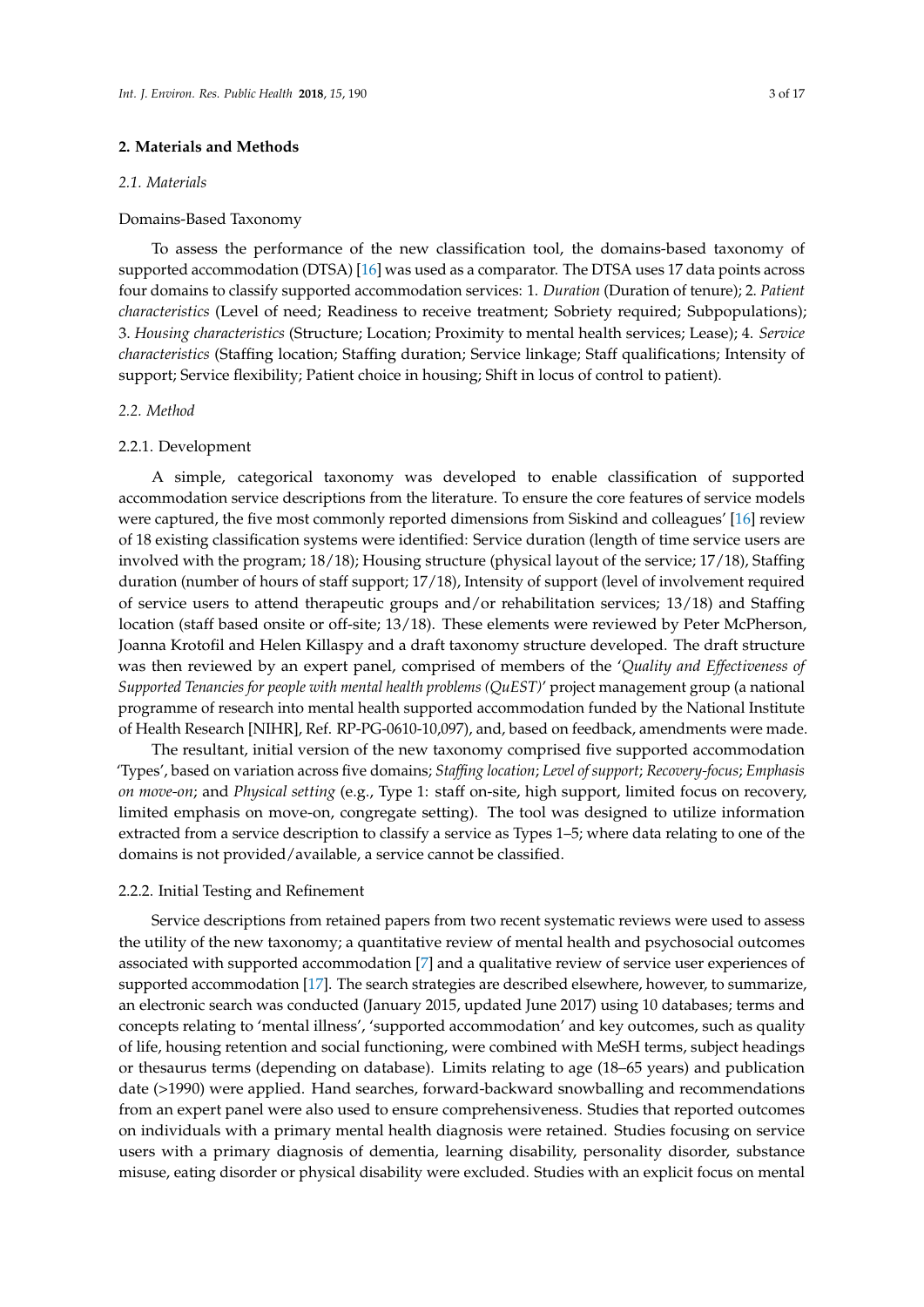health-substance misuse dual diagnosis populations, or those that included a sample with fewer than 50% of participants with a mental health problem were also excluded.

Initially, both the new taxonomy and DTSA were used to classify service descriptions from the quantitative papers. As the new, categorical taxonomy cannot classify a service description where relevant information is not reported, we inspected patterns of missing data across each of the domains (i.e., reported vs. not reported). To improve the performance of the new taxonomy and ensure it was structured according to what is reported in the literature, the patterns of missing data were used to guide subsequent amendments to the structure of the new taxonomy. The amended taxonomy was then reapplied to the quantitative papers to ensure that the changes improved its ability to classify service descriptions.

#### 2.2.3. Final Testing

The final version, named the Simple Taxonomy for Supported Accommodation (STAX-SA) and DTSA were then applied to all valid service descriptions in the retained papers from both systematic reviews. The taxonomies were compared on their ability to effectively categorise the service descriptions using percentage scores.

## 2.2.4. Validation: Publication Date and Research Design

To examine whether the performance of the STAX-SA was affected by publication date or research design—for example, with reporting practices changing over time, or qualitative papers having more space to describe services—a series of Chi square tests, comparing the performance of the STAX-SA (service description classified vs. not classified) and publication date (1990–1999; 2000–2009; 2010–2017) and research design (quantitative vs. qualitative) were conducted.

#### 2.2.5. External Validity

To assess the external validity of the STAX-SA, that is, how effective the tool was in differentiating between 'real world' supported accommodation service models, managers from a nationally representative sample of supported accommodation services (floating outreach, supported housing and residential care) were contacted by Peter McPherson and Joanna Krotofil (see [\[18\]](#page-11-7) for original sampling methodology). Services were defined as follows: Residential care provides time unlimited, residential-based support to service users with high needs and offers communal facilities and 24-h staffing; Supported housing provides tenancies in shared or individual self-contained apartments, with staff based on site up to 24-h per day, offering support to increase independence and promote move-on; and, floating outreach services provide time-limited, support to higher-functioning service users living in self-contained, individual tenancies, with visits from support staff based off site. Supported accommodation managers were asked to report the number of services they were responsible for and instructed to categorise each service according to the new taxonomy. For each service categorized, they were also asked how effectively the selected service type captured the key characteristics of the service, using a 5-point Likert scale (1 = '*Not at all*', 5 = '*Extremely*').

#### **3. Results**

#### *3.1. Initial Testing and Refinement*

Testing and refinement procedures were conducted using service descriptions from papers retrieved through the systematic reviewed described above. The initial sample from the systematic reviews consisted of 165 papers (quantitative:  $n = 115$ ; qualitative:  $n = 50$ ), however 64 papers were excluded from the current validation procedure (see Table [1\)](#page-4-0). Non-English language papers were excluded to ensure faithful application of the taxonomies. The final pool consisted of 132 service descriptions across 101 papers (quantitative: 95 service descriptions across 72 papers; qualitative: 37 service descriptions across 29 papers) [\[19–](#page-11-8)[118\]](#page-16-0). The majority of studies were American (*n* = 34),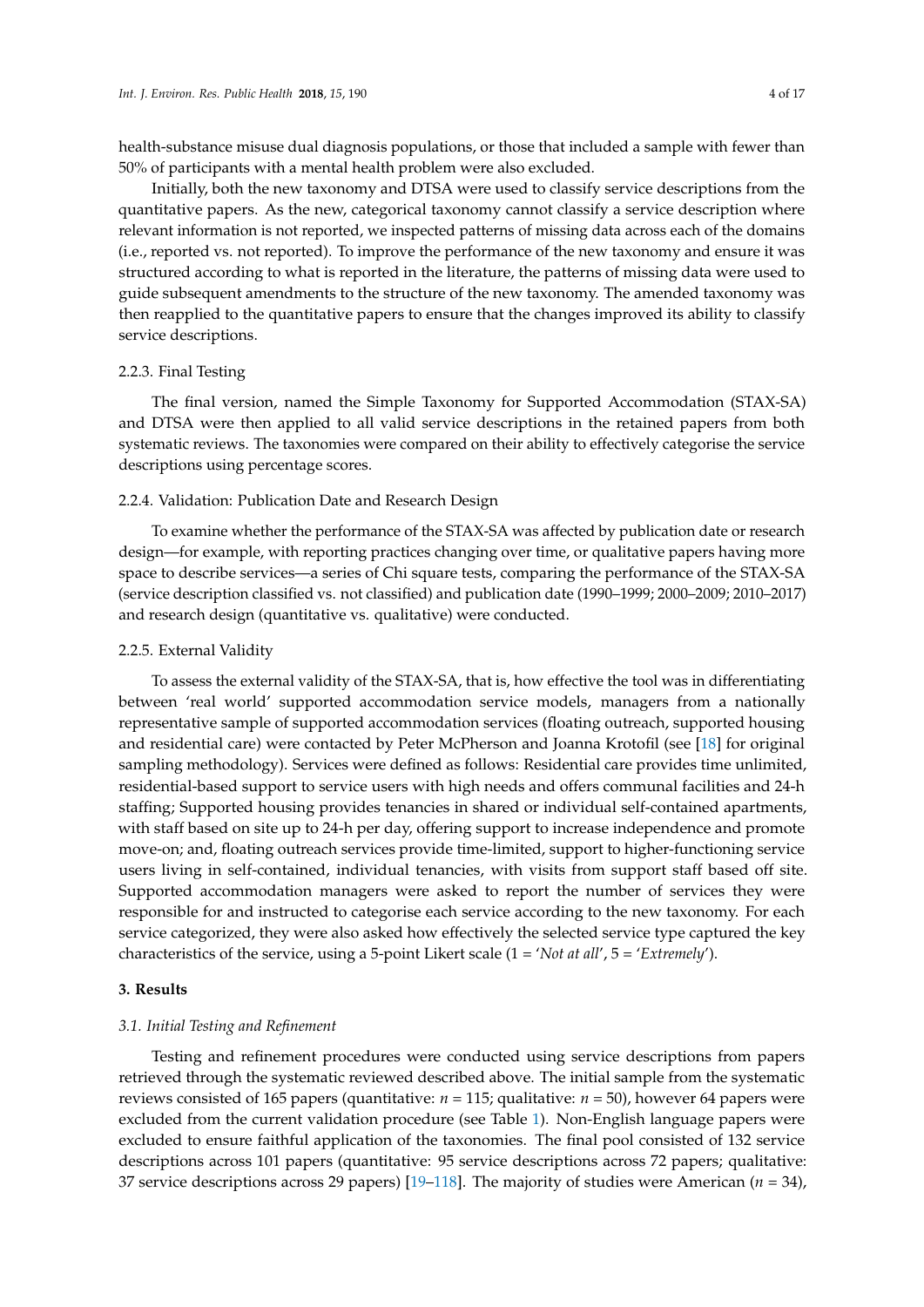with smaller numbers investigating supported accommodation services in Canada (*n* = 17), Australia (*n* = 11), the UK (*n* = 10), Sweden (*n* = 4), Denmark (*n* = 3), Hong Kong (*n* = 3), Israel (*n* = 3), Italy (*n* = 3), Japan (*n* = 3) and Norway (*n* = 2). Single papers from Albania, Belgium, Germany, Greece, Holland, India, Spain and Taiwan were also included (*n* = 8).

<span id="page-4-0"></span>

| Reason                                                         | n  |
|----------------------------------------------------------------|----|
| Multiple sites, with limited service descriptions              | 40 |
| Mixed method design (assessed in quantitative extraction only) | 8  |
| Non-English language                                           |    |
| Database studies                                               | 4  |
| No description of supported accommodation setting              | 4  |
| Paper inaccessible                                             |    |
| Total                                                          | 64 |

**Table 1.** Excluded papers.

To assess inter-rater reliability, Joanna Krotofil and Peter McPherson applied the new taxonomy to nine service descriptions across four randomly selected papers. Discrepancies occurred on 2/45 data points, equalling an error rate of 4.4%. For the initial testing procedure, both taxonomies were then applied to all service descriptions reported in quantitative papers (*n* = 95). Inspection demonstrated that the new taxonomy effectively classified 42.1% (*n* = 40) of service descriptions. Missing data for each domain of the STAX-SA was then checked to identify potential areas for amendment (see Table [2\)](#page-4-1).

**Table 2.** Missing data according to domain.

<span id="page-4-1"></span>

| Domain            | Completed: $n$ (%) | Missing: $n$ $\left(\frac{9}{6}\right)$ |
|-------------------|--------------------|-----------------------------------------|
| Staffing location | 84 (88.4%)         | $11(11.6\%)$                            |
| Level of support  | 86 (90.5%)         | $9(9.5\%)$                              |
| Recovery          | 66 (69.5%)         | $29(30.5\%)$                            |
| Move-on           | 79 (83.2%)         | $16(16.8\%)$                            |
| Physical setting  | 87 (91.6%)         | $8(8.4\%)$                              |

Most missing data was in the Recovery domain; 30.5% (*n* = 29) of service descriptions did not report on this variable. This domain was therefore removed from the taxonomy to improve its performance. The amended version of the new taxonomy was then reapplied to the service descriptions. Data are presented in Table [3.](#page-4-2)

<span id="page-4-2"></span>

| <b>Service Type</b>   | Initial Model: $n$ $%$ ) | Amended Model: $n$ (%) |
|-----------------------|--------------------------|------------------------|
| Type 1                | $6(6.3\%)$               | $22(23.2\%)$           |
| Type 2                | 11 $(11.6\%)$            | 13 (13.7%)             |
| Type 3                | $0(0.0\%)$               | $3(3.2\%)$             |
| Type 4                | $22(23.2\%)$             | $29(30.5\%)$           |
| Type 5                | $1(1.1\%)$               | $1(1.1\%)$             |
| Unable to assign type | 55 (57.9%)               | 27 (28.4%)             |
| Total                 | $95(100.0\%)$            | 95 (100.0%)            |

**Table 3.** Performance of initial and amended, models.

The adjustment improved the ability of the taxonomy to categorise service descriptions, with 71.6% (*n* = 68) of services able to be classified with the amended model. Of the 27 descriptions that could not be classified, 22 (81.5%) had inadequate descriptions of the service and 5 (18.5%) did not 'fit' with the STAX-SA descriptions (i.e., the description of services across the four domains did not correspond to a 'Type').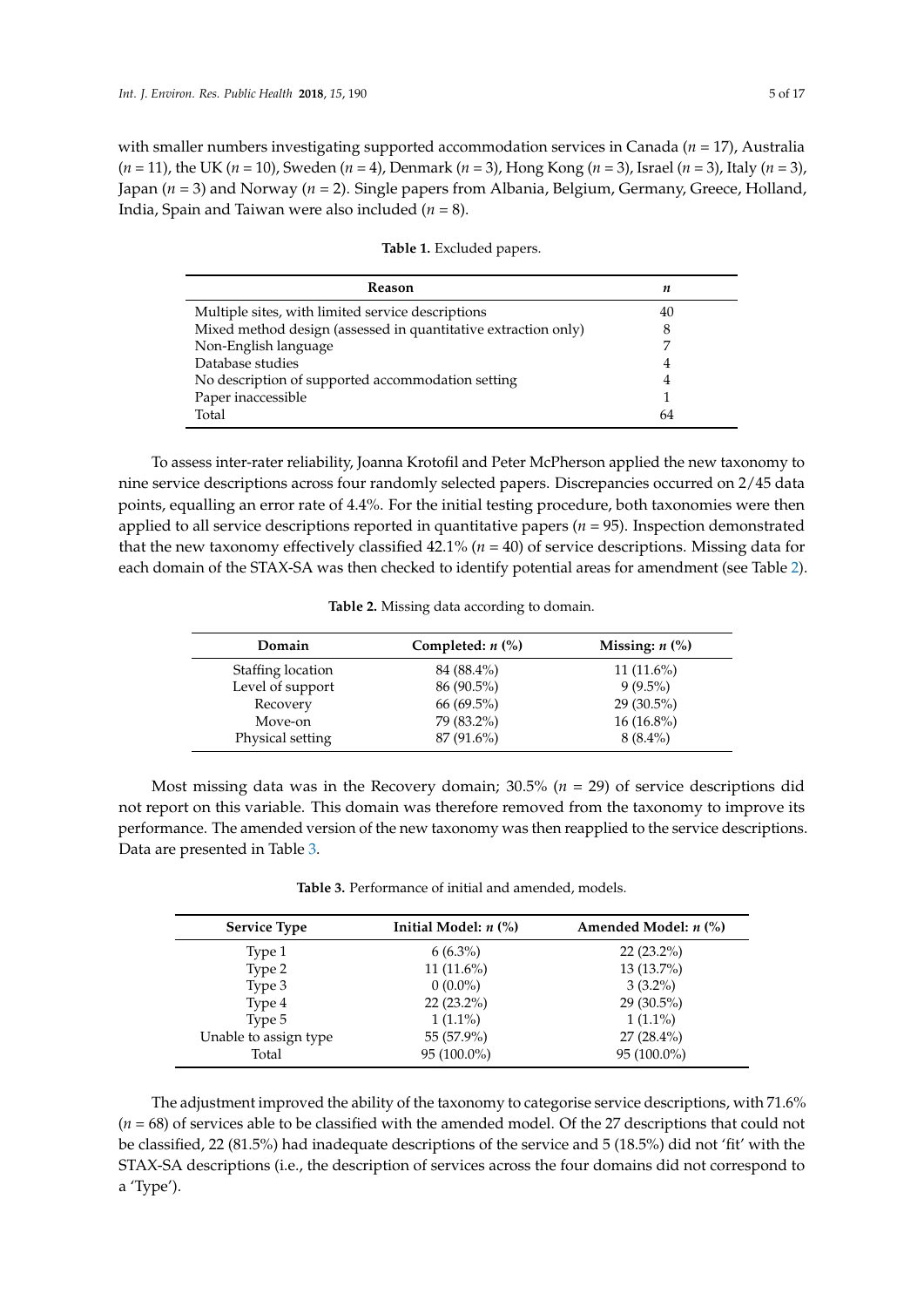The DTSA was also inspected for missing data. No service description was able to be classified *Int. J. Environ. Res. Public Health* **2018**, *15*, x 6 of 17 across all 17 sub-domains; the median was 9/17, with a range of 1–16. Missing data for the sub-domains are presented in Table [4.](#page-5-0) **Table 4.** DTSA: Missing data according to sub‐domain.

<span id="page-5-0"></span>

| Domain                  | Sub-Domain                                                | Completed $(\% )$ | Missing $(\%)$ |
|-------------------------|-----------------------------------------------------------|-------------------|----------------|
| Duration                | Duration of tenure                                        | 80 (84.2%)        | $15(15.8\%)$   |
|                         | Level of need                                             | 70 (73.7%)        | $25(26.3\%)$   |
|                         | Readiness to receive treatment                            | 33 (34.7%)        | $62(65.3\%)$   |
| Patient characteristics | Sobriety required?                                        | $16(16.8\%)$      | 79 (83.2%)     |
|                         | Subpopulations (i.e., women, dual-diagnosis)              | 94 (98.9%)        | $1(1.1\%)$     |
|                         | Structure (congregate vs. individual units)               | 80 (84.2%)        | $15(15.8\%)$   |
|                         | Location (cluster vs. scattered site)                     | 83 (87.4%)        | $12(12.6\%)$   |
| Housing characteristics | Geographic proximity to mental health services            | $13(13.7\%)$      | 82 (86.3%)     |
|                         | Lease ( <i>i.e.</i> , held by patient or agency)          | $20(21.1\%)$      | 75 (78.9%)     |
|                         | Staffing location (onsite vs. off-site)                   | 83 (87.4%)        | $12(12.6\%)$   |
|                         | Staffing duration                                         | 58 (61.1%)        | $37(38.9\%)$   |
|                         | Service linkage                                           | $35(36.8\%)$      | $60(63.2\%)$   |
|                         | Staff qualifications (clinical vs. non-clinical)          | 41 $(43.2\%)$     | 54 (56.8%)     |
| Service characteristics | Intensity of support                                      | 58 (61.1%)        | 37 (38.9%)     |
|                         | Service flexibility ( <i>i.e.</i> , variation in support) | $60(63.2\%)$      | $35(36.8\%)$   |
|                         | Patient choice in housing                                 | $16(16.8\%)$      | 79 (83.2%)     |
|                         | Shift in locus of control to patient                      | 29 (30.5%)        | 66 (69.5%)     |

| Table 4. DTSA: Missing data according to sub-domain. |
|------------------------------------------------------|

The decision to remove the Recovery domain from the new taxonomy was supported by these The decision to remove the Recovery domain from the new taxonomy was supported by these findings; the DTSA sub-domains 'Patient choice in housing' and 'Shift in locus of control to patient' findings; the DTSA sub‐domains 'Patient choice in housing' and 'Shift in locus of control to patient' both reflect the recovery focus of a service [\[16\]](#page-11-5) and demonstrated the second and fifth highest rates of both reflect the recovery focus of a service [16] and demonstrated the second and fifth highest rates missingness across the 17 dimensions. of missingness across the 17 dimensions.

# *3.2. Final Testing: STAX-SA 3.2. Final Testing: STAX‐SA*

<span id="page-5-1"></span>The final structure of the new taxonomy, the STAX-SA, is presented in Figure [1.](#page-5-1) The final structure of the new taxonomy, the STAX‐SA, is presented in Figure 1.

| <b>Domain</b>                  | <b>TYPE 1</b>                            | <b>TYPE 2</b>                        | <b>TYPE 3</b>                           | <b>TYPE 4</b>                            | <b>TYPE 5</b>                     |
|--------------------------------|------------------------------------------|--------------------------------------|-----------------------------------------|------------------------------------------|-----------------------------------|
| 1. Staffing<br><b>location</b> | <b>Staff on-site</b>                     | <b>Staff on-site</b>                 | <b>Staff on-site</b>                    | No staff on-site                         | <b>Staff on-site</b>              |
| 2. Level of<br>support         | <b>High support</b>                      | <b>High support</b>                  | <b>Moderate</b><br>support              | Low/moderate<br>support                  | No support                        |
| 3. Move-on                     | <b>Limited</b><br>emphasis on<br>move-on | <b>Strong emphasis</b><br>on move-on | <b>Strong</b><br>emphasis on<br>move-on | <b>Limited</b><br>emphasis on<br>move-on | Limited<br>emphasis on<br>move-on |
| 4. Physical<br>setting         | Congregate<br>setting                    | <b>Congregate</b><br>setting         | Congregate<br>setting                   | <b>Individual</b><br>accommodation       | Congregate<br>setting             |

**Figure 1.** Final structure of the STAX‐SA.

 $\sigma$  completing each domain of the available response options, is in the available response options, is is in Figure 1. Final structure of the STAX-SA.<br>Guidance for completing each domain of the STAX-SA and the available response options, is presented in Table [5.](#page-6-0)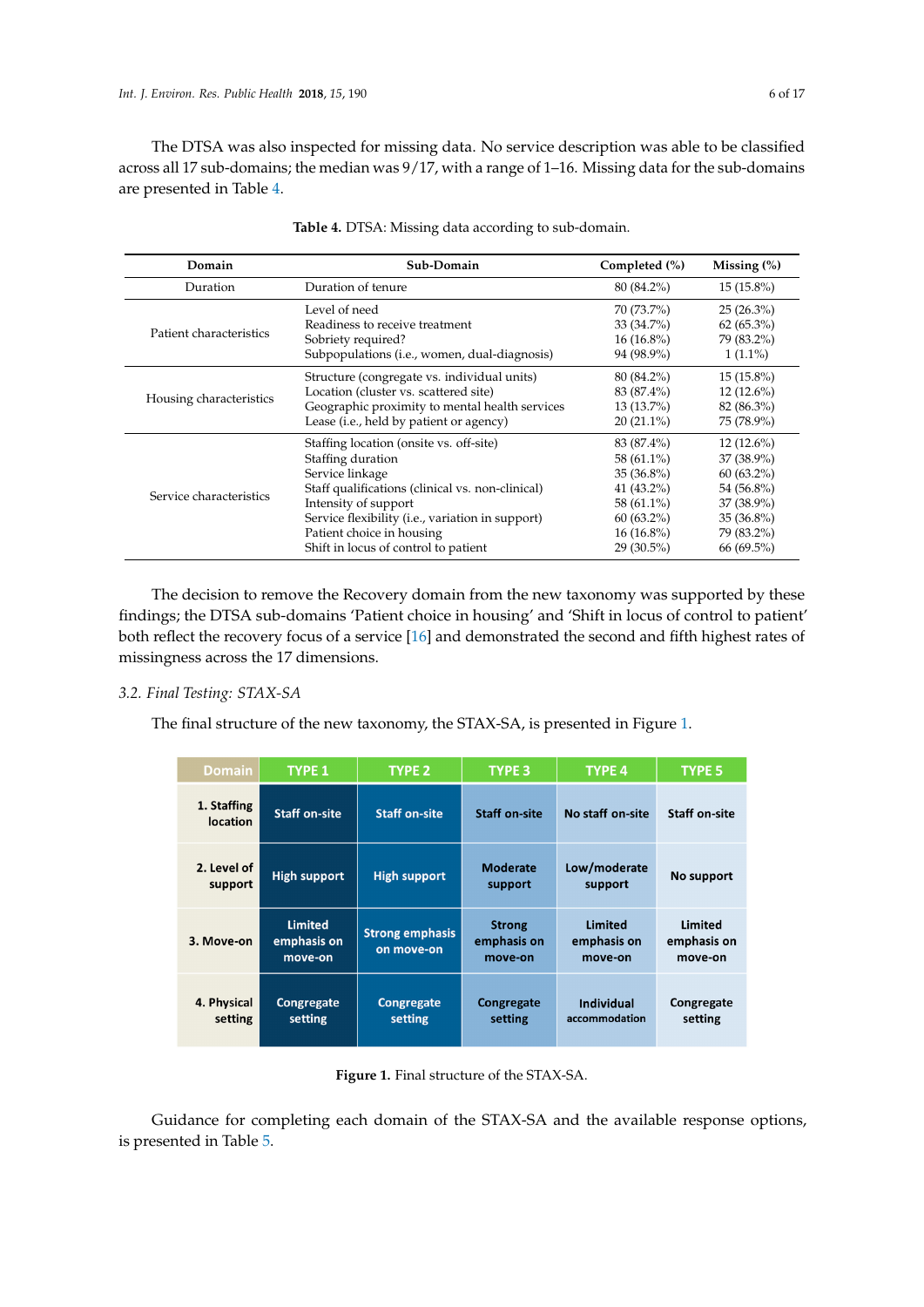<span id="page-6-0"></span>

| Domain             | Guidance                                                                                                                                                                                                                                       | <b>Response Options</b>                                                   |  |
|--------------------|------------------------------------------------------------------------------------------------------------------------------------------------------------------------------------------------------------------------------------------------|---------------------------------------------------------------------------|--|
| Staffing location  | Are support staff based on-site (e.g., at the<br>accommodation) or off-site?                                                                                                                                                                   | 1. Staff on-site<br>2. No staff on-site                                   |  |
| Level of support   | Level of support should reflect frequency, nature<br>and intensity of support (including staffing)<br>duration) and the level of service user need<br>(e.g., for personal care, medication management).                                        | 1. High support<br>2. Moderate support<br>3. Low support<br>4. No support |  |
| Move-on            | How much emphasis is placed on service users<br>moving to another physical setting after<br>demonstrating clinical improvement, or after a set<br>period of time (e.g., time-limited tenancies vs.<br>open-ended tenancies/permanent housing)? | 1. Strong emphasis on move-on<br>2. Limited emphasis on move-on           |  |
| Physical structure | Congregate setting = Shared with other mental<br>health service users. Communal facilities.                                                                                                                                                    | 1. Congregate setting<br>2. Individual accommodation                      |  |
|                    | Individual accommodation = Generic, independent<br>community housing (not mental health specific)                                                                                                                                              |                                                                           |  |

**Table 5.** Domains and response guidance for the STAX-SA.

<span id="page-6-1"></span>Both the STAX-SA and the DTSA were applied to the full sample of service descriptions (*n* = 132). The STAX-SA was able to categorise 71.1% ( $n = 94$ ) of service descriptions (see Table [6\)](#page-6-1). Of the 38 service descriptions that could not be classified, 29 (76.3%) had insufficient description of the service and 9 (23.7%) did not fit in the new taxonomy.

| <b>Service Type</b>   | Final Model: $n$ $\left(\% \right)$ |
|-----------------------|-------------------------------------|
| Type 1                | $31(23.5\%)$                        |
| Type 2                | 19 (14.4%)                          |
| Type 3                | $4(3.0\%)$                          |
| Type 4                | 39 (29.5%)                          |
| Type 5                | $1(0.8\%)$                          |
| Unable to assign type | 38 (28.8%)                          |
| Total                 | 132 (100.0%)                        |

**Table 6.** Performance of STAX-SA.

Comparing this to the DTSA, no service could be fully described (i.e., 17/17 dimensions completed). Overall, 45 service descriptions (34.1%) could be categorized on at least 8/17 dimensions (range: 1–16; median: 9/17). Individual dimensions with the highest rates of completion were: Location: *n* = 119 (90.2%); Staff location: *n* = 117 (88.6%); Duration of tenure: *n* = 114 (86.4%); Housing structure: *n* = 111 (84.1%); and, Level of need: *n* = 100 (75.8%).

# *3.3. Publication Date and Research Design*

No significant association between publication date and the ability of the STAX-SA to classify services was identified,  $X^2 = 0.046$ ,  $p = 0.977$  $p = 0.977$  $p = 0.977$ . See Table 7 for descriptives. Similarly, there was no statistically significant difference in the classifiability of quantitative (*n* = 68/95) or qualitative papers  $(n = 26/37)$   $(X^2 = 0.022, p = 0.881)$ .

<span id="page-6-2"></span>

|                | Year: 1990–1999 | Year: 2000-2009 | Year: 2010–2017 | Total |
|----------------|-----------------|-----------------|-----------------|-------|
| Classified     | 29              | 34              | 31              | 94    |
| Not classified |                 |                 | 13              | 38    |
| Total          | 41              | 47              | 44              | 132   |

**Table 7.** STAX-SA classification according to publication date.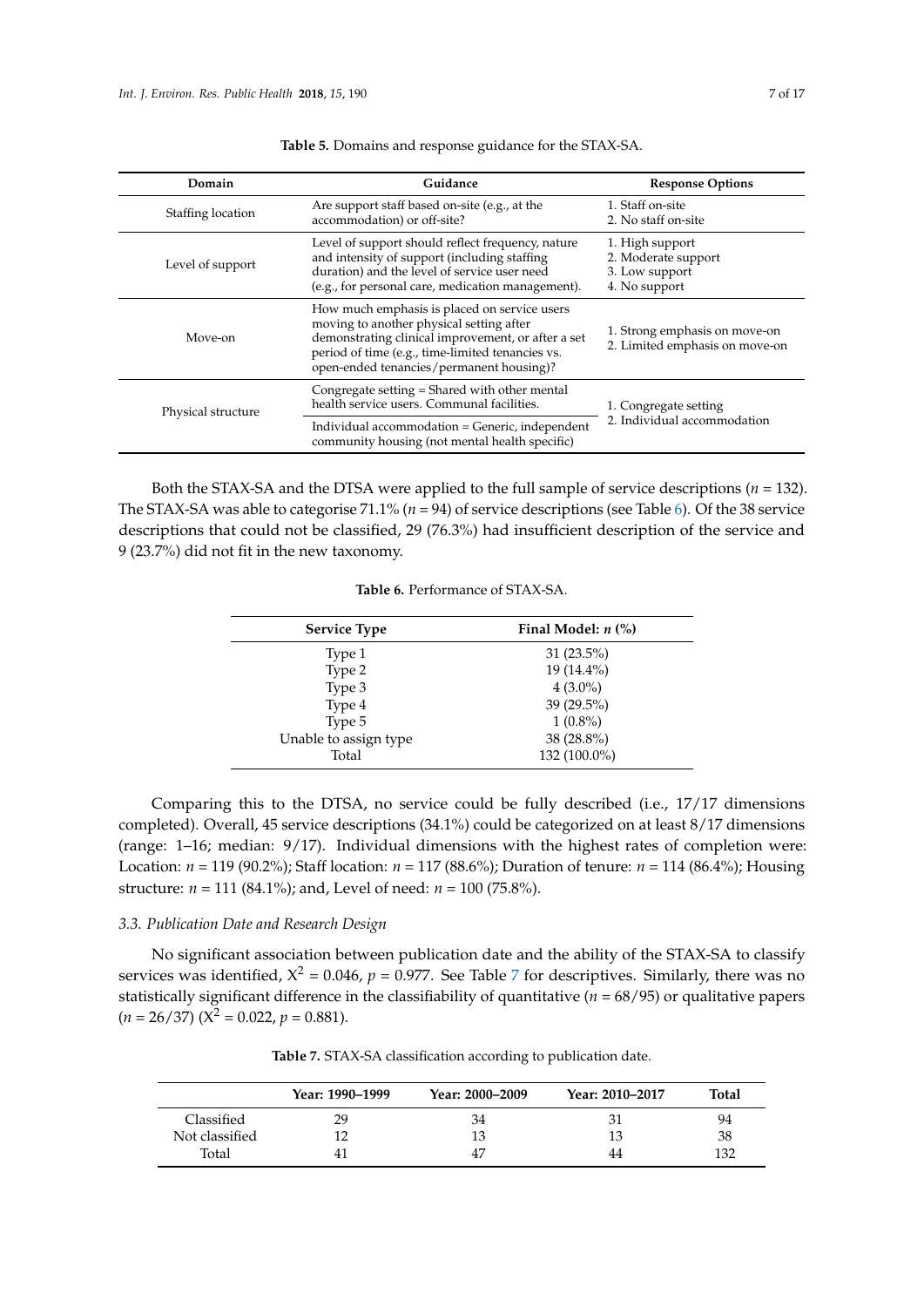#### *3.4. External Validity*

Service managers (*n* = 19) used the STAX-SA to classify 32 supported accommodation services in England. Data, presented according to service model and STAX-SA type, are provided in Table [8.](#page-7-0)

| <b>Service Type</b>            | Type 1                   | Type 2                   | Type 3                   | Type 4                   | Type 5                   |
|--------------------------------|--------------------------|--------------------------|--------------------------|--------------------------|--------------------------|
| Residential care $(n = 4)$     | $3(75.0\%)$              | $1(25.0\%)$              | $\overline{\phantom{0}}$ | $\overline{\phantom{0}}$ | $\overline{\phantom{0}}$ |
| Supported housing ( $n = 17$ ) | $1(5.9\%)$               | $7(41.2\%)$              | $9(52.9\%)$              | -                        | $\overline{\phantom{a}}$ |
| Floating outreach $(n = 11)$   | $\overline{\phantom{0}}$ | $\overline{\phantom{a}}$ | $2(18.2\%)$              | $9(81.8\%)$              | $\overline{\phantom{a}}$ |

<span id="page-7-0"></span>**Table 8.** Service manager STAX-SA classifications according to supported accommodation model.

In total, 53.2% (*n* = 17) of service managers indicated that the taxonomy was '*Very effective*' or *'Extremely effective'* in capturing the key characteristics of the service (Mean score  $(X/5)$ : RC = 4.25, SH = 3.24, FO = 3.91). None indicated that it was '*Not effective at all*'.

#### **4. Discussion**

The current study aimed to develop a simple taxonomy to effectively classify supported accommodation services. The STAX-SA represents a promising approach and is one of the few validated classification systems available in the sector.

#### *4.1. Application to the Literature*

The STAX-SA was effective in classifying service descriptions from across the supported accommodation literature. Its use is not limited to a particular country or locality; by utilizing the neutral term 'Types', the STAX-SA aims to avoid the pitfalls associated with confused terminology in this area. In circumstances where the STAX-SA was unable to classify individual service descriptions, this was predominately due to poor reporting within articles, as opposed to a 'bad fit' with the categories, suggesting that the tool captures the majority of model configurations described in the literature. Furthermore, the tool was able to classify service descriptions dating back to 1990 and was not influenced by publication date or research methodology. Conversely, the DTSA appeared to be too comprehensive to apply to supported accommodation models described in the literature; no service descriptions reported data covering all 17 subdomains from the taxonomy. Validating the structure of the STAX-SA, however, the sub-domains of the DTSA with the highest rates of completion mapped broadly onto the domains of the new tool (Location [DTSA] = Physical setting [STAX-SA]; Staff location [DTSA] = Staffing location [STAX-SA]; Duration of tenure [DTSA] = Move-on [STAX-SA]; Housing structure [DTSA] = Physical setting [STAX-SA]; Level of need [DTSA] = Level of support [STAX-SA]).

The comparison between the STAX-SA and the DTSA raises the question: when designing a classification system, should we aim for comprehensiveness, or utility? How we respond to this question will be informed by the purpose for which the classification system is to be used. When comparing effectiveness data or synthesizing the supported accommodation literature more broadly (an essential and overdue task), a reductive approach to classification may be most beneficial; indeed, the simplicity and brevity of the STAX-SA makes it particularly useful for this application. As papers typically provide limited information when describing supported accommodation settings, attempting to utilize a more complex tool, such as the DTSA, will be problematic. However, even when detailed descriptive information is available, the complexity of the DTSA would make comparison between models extremely difficult; as stated by Siskind and colleagues [\[16\]](#page-11-5) "*With multiple permutations of dimensions, identification of identical supported housing programs for comparison will be challenging. An increase in precision carries with it a loss of simplicity*" (p. 893). The comprehensiveness of the DTSA makes it most suitable for in vivo applications, such as describing program elements when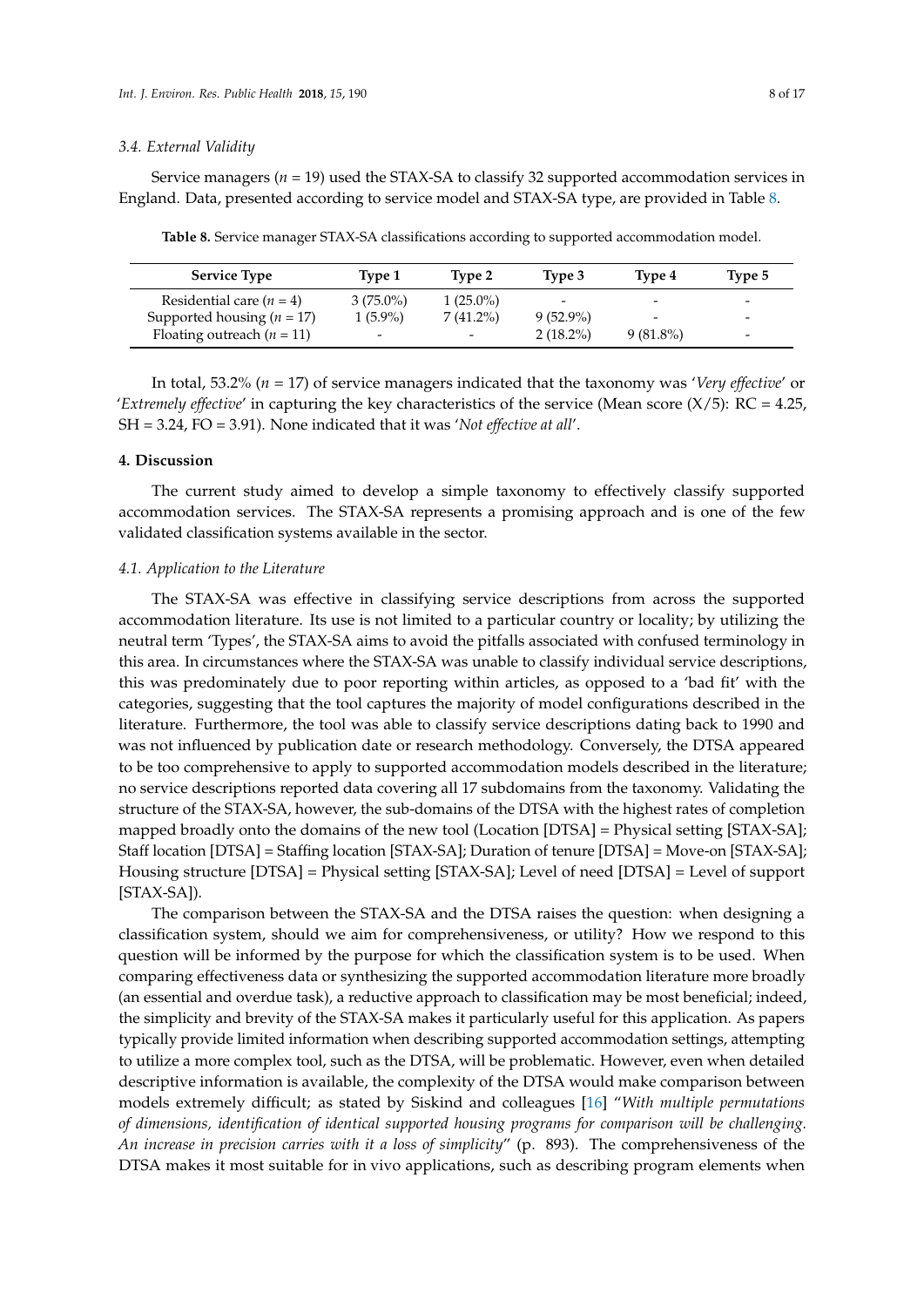conducting service evaluations. The STAX-SA and DTSA appear to be suited to different but complementary, purposes.

#### *4.2. External Validity*

Importantly, the STAX-SA can differentiate between 'real world' supported accommodation models. As anticipated, residential care services, time unlimited, 24-h staffed communal settings, were predominately classified by service managers as Type 1 and floating outreach services, where service users are visited by support staff in their own, permanent, self-contained tenancy, were predominately classified as Type 4. Supported housing services, however, were less clearly differentiated by the STAX-SA, with managers classifying these services across both Type 2 and Type 3. The sole difference between Type 2 and 3 is the level of support (high vs. moderate) and the observed split likely represents the large variation within supported housing models in the UK; while the majority of supported housing services have staff based onsite, the level of service user need and the level of support provision varies greatly. Some services offer 24-h staff support to individuals with more complex needs, whilst others, that support service users with higher levels of independent living skills, have staff onsite for less than 4 h per day [\[119\]](#page-16-1). These differences may also explain why supported housing managers scored the STAX-SA lowest when asked how effective the tool was in capturing the key characteristics of their service.

#### *4.3. Strengths and Limitations*

This study has a number of strengths. Firstly, the STAX-SA was developed using data from an existing review of classification features [\[16\]](#page-11-5) and refined according to current reporting practices (e.g., what is reported in the literature). A thorough validation procedure was carried out, assessing the applicability of the taxonomy against 132 service descriptions across 101 papers. Further, the tool is brief, easily administered and able to classify most models based on service descriptions in the literature. Finally, based on our validation procedures, the STAX-SA appears to be applicable to 'real world' services, can discriminate between service types in England and, importantly, service managers' report that it effectively captures the key characteristics of services.

In spite of the identified strengths of the STAX-SA, a number of limitations must be acknowledged. First, is its inability to capture variation within service models; a categorical taxonomy is, by definition, reductive and cannot accommodate service configurations that differ from those specified. This may be particularly pertinent to the supported accommodation sector where local pressures have resulted in unique service models. For example, one service model, the evolving consumer household [\[46\]](#page-12-0), was unable to be categorized by the STAX-SA; this model provides permanent, shared, community housing to a group of service users, where staff, who are based on-site, gradually reduce their presence over time. It should be acknowledged, however, that examples such as these are relatively rare in the literature and, as described previously, the majority of service descriptions that could not be classified by the STAX-SA were due to insufficient information, as opposed to unique configurations across the four domains. In addition, the STAX-SA may require further validation. Although the STAX-SA was designed primarily to synthesize the relevant effectiveness literature and the primary validation approach utilized service descriptions in studies from 19 different countries, the external validation procedure was conducted solely with English supported accommodation services; to further support the applicability of the taxonomy, it would be useful to replicate the external validity procedure described here with service managers in countries outside of England. This process would address any underlying concerns that the STAX-SA is appropriate only to the British context. Future validation procedures may also seek to consider the tool's applicability to rural vs. urban services. If undertaken, these procedures could be improved by obtaining further, open-response explanations of ratings of effectiveness of the STAX-SA; in the current study, we did not investigate the reasons for manager ratings of the tool and were, therefore, unable to interpret these ratings in order to address concerns or weaknesses of the tool.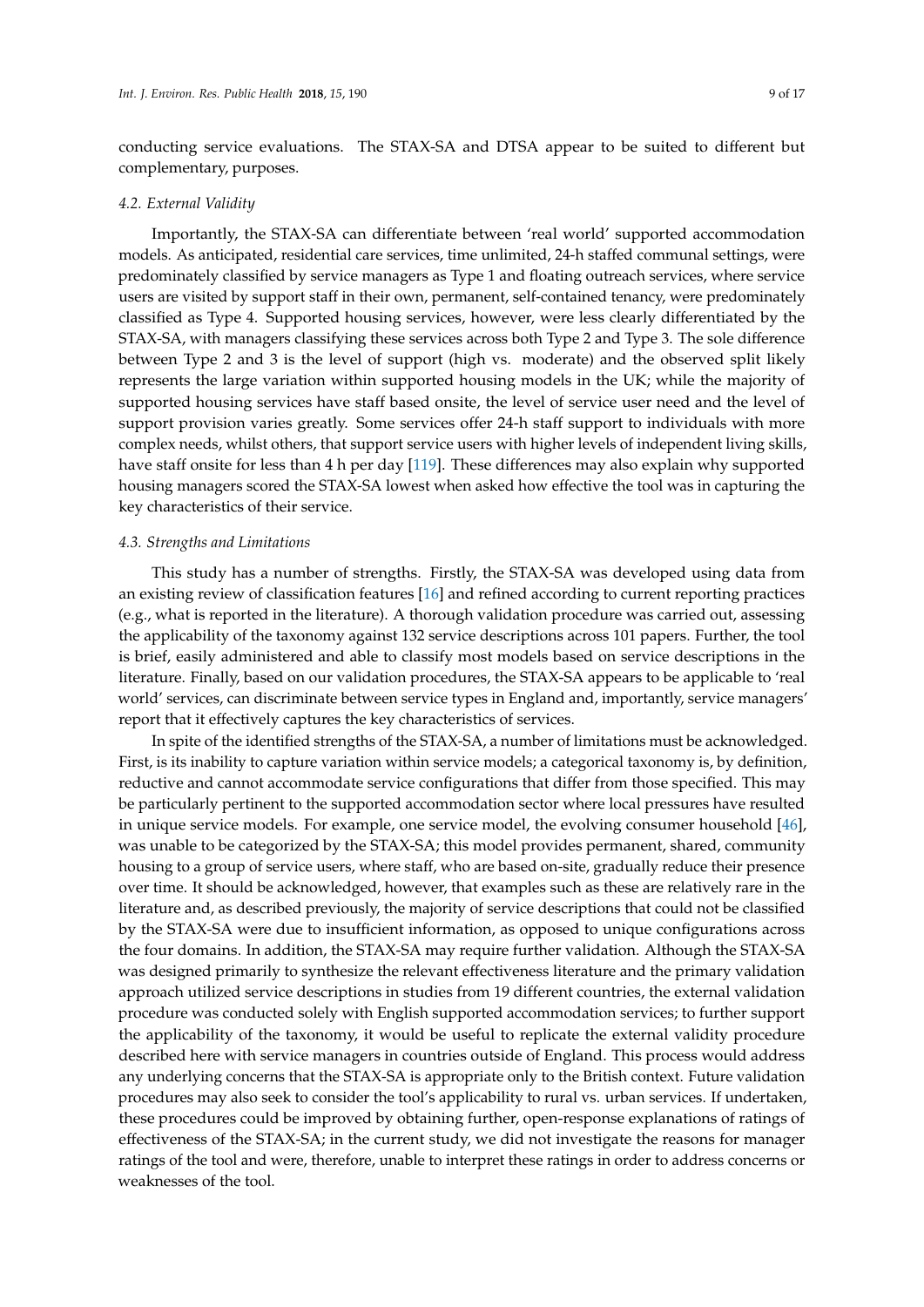#### *4.4. Future Directions*

Although the STAX-SA demonstrated the ability to effectively categorise over 70% of service descriptions, a significant proportion could not be classified due to a lack of descriptive information; if sufficient detail had been reported, the tool could potentially have categorized over 93% (123/132) of these service descriptions. We therefore recommend that researchers and journal editors work together to establish an agreed set of reporting guidelines when publishing articles about supported accommodation. Just as the CONSORT guidelines [\[120\]](#page-16-2) aim to improve the transparency of RCTs, improved reporting in supported accommodation studies would improve both the quality and impact of research in this field. Detailed and clear descriptions of the critical features of supported accommodation models would allow replication studies, enable ongoing exploration and comparison of effectiveness data and, importantly, allow research evidence to be translated into service development and improved outcomes for service users [\[121\]](#page-16-3); these benefits are evidenced within the supported accommodation field by the established link between model fidelity and outcomes in Housing First programs [\[12,](#page-11-1)[13\]](#page-11-2). Specifically, we recommend that, at a minimum, articles report on the four domains of the STAX-SA—*Staffing location*, *Level of support*, *Move-on* and *Physical setting*—however, consensus is necessary; future studies identifying the essential elements of supported accommodation models that would shape these guidelines, perhaps using the Delphi method, would be welcomed. It is likely that any agreed guidelines would include elements beyond those included in the STAX-SA, such as whether the lease is held by the service user or support-provider, the level of integration between accommodation and mental health services, service user tenancy rights and the philosophy/culture of the service (e.g., recovery-orientation). An alternative approach would be to adapt an existing checklist based on published guidance for reporting public health interventions (e.g., [\[122,](#page-16-4)[123\]](#page-16-5)).

As with all taxonomies, the STAX-SA should be subject to amendment over time; flexibility is necessary to capture and reflect any significant changes in the target phenomena. With the aim of developing a simple taxonomy that could be applied to the existing literature, it was, initially, necessary to be reductive when developing the STAX-SA. However, as the quality of supported accommodation research improves and the detail in which these complex interventions are described increases, the tool should be adapted to accommodate these advances. For example, the decision was made to omit the *Recovery* domain from the final version of the STAX-SA; although this step vastly improved the applicability of the tool, the importance of the concept of personal recovery, within both accommodation services and in the broader mental health literature, will be reflected in descriptions of service models and may necessitate its inclusion at a later point in time. Similarly, as the sector moves increasingly towards support models based on individual, rather than congregate, settings, the structure of the STAX-SA may need to be amended to reflect this. During our validation procedures only one incidence of a Type 5 service was identified in the literature, suggesting that this service model is relatively uncommon; therefore, it may be useful, in later versions of the STAX-SA, to remove this service type in order to improve the appropriateness of the tool.

## **5. Conclusions**

The STAX-SA is a simple, categorical taxonomy that can effectively classify different supported accommodation models described in the literature, based on defining characteristics. The development of this tool was necessary to make sense of the existing literature base, which is beleaguered by inconsistent terminology and broad variation in service models. The STAX-SA represents a promising advancement in this area, though further validation work is required to ensure the tool is applicable to the majority of international service models. In order to progress research in the area of supported accommodation, we recommend that journals agree specific reporting guidelines to ensure adequate and comparable descriptions of supported accommodation models.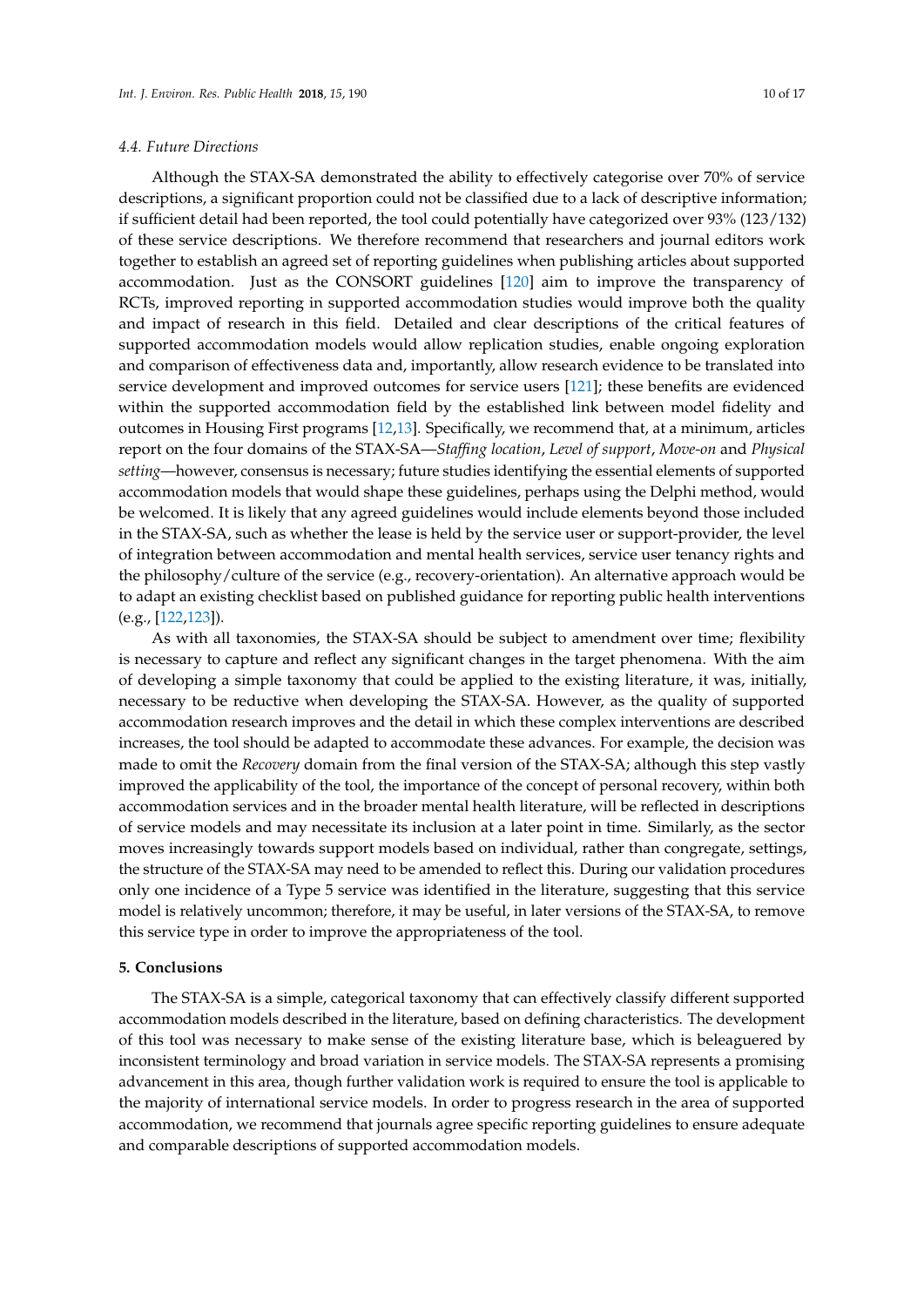**Acknowledgments:** This paper presents independent research funded by the National Institute for Health Research (NIHR) under its Programme Grants for Applied Research scheme (RP-PG-0610-10,097). The views expressed in this publication are those of the authors and not necessarily those of the National Health Service, the NIHR or the Department of Health.

**Author Contributions:** Peter McPherson and Joanna Krotofil conceived and designed the study, collected data and conducted the analyses. Peter McPherson drafted the final manuscript. Joanna Krotofil critically commented on and contributed to, the final manuscript. Helen Killaspy contributed to the development of the STAX-SA and critically commented on and contributed to, the final manuscript.

**Conflicts of Interest:** The authors declare no conflict of interest.

#### **Abbreviations**

The following abbreviations are used in this manuscript:

| STAX-SA      | Simple Taxonomy for Supported Accommodation                                             |
|--------------|-----------------------------------------------------------------------------------------|
| <b>DTSA</b>  | Domains-Based Taxonomy for Supported Accommodation                                      |
| WHO-AIMS     | World Health Organization Assessment Instrument for Mental Health Systems               |
| <b>ESMS</b>  | the European Service Mapping Schedule                                                   |
| DESDE-LTC    | Description and Evaluation of Services and Directories in Europe-Long Term Care         |
| <b>OUEST</b> | Quality and Effectiveness of Supported Tenancies for people with mental health problems |
| NIHR         | National Institute for Health Research                                                  |
| UK.          | United Kingdom                                                                          |
| МH           | Mental Health                                                                           |
| RC           | Residential Care                                                                        |
| SH           | Supported Housing                                                                       |
| FO.          | <b>Floating Outreach</b>                                                                |
| CONSORT      | Consolidated Standards of Reporting Trials                                              |
| RCT          | Randomized controlled trial                                                             |
|              |                                                                                         |

### **References**

- <span id="page-10-0"></span>1. Johnson, S.; Kuhlmann, R. The European Service Mapping Schedule (ESMS): Development of an instrument for the description and classification of mental health services. *Acta Psychiatr. Scand. Suppl.* **2000**, *405*, 14–23. [\[CrossRef\]](http://dx.doi.org/10.1111/j.0902-4441.2000.t01-1-acp28-03.x) [\[PubMed\]](http://www.ncbi.nlm.nih.gov/pubmed/11129094)
- <span id="page-10-1"></span>2. Mental Health: Evidence and Research Team (MER). *World Health Organization Assessment Instrument for Mental health Systems (WHO-AIMS)*; World Health Organization: Geneva, Switzerland, 2005; Volume 92.
- <span id="page-10-2"></span>3. Salvador-Carulla, L.; Alvarez-Galvez, J.; Romero, C.; Gutiérrez-Colosía, M.R.; Weber, G.; McDaid, D.; Dimitrov, H.; Sprah, L.; Kalseth, B.; Tibaldi, G.; et al. Evaluation of an integrated system for classification, assessment and comparison of services for long-term care in Europe: The eDESDE-LTC study. *BMC Health Serv. Res.* **2013**, *13*, 218. [\[CrossRef\]](http://dx.doi.org/10.1186/1472-6963-13-218) [\[PubMed\]](http://www.ncbi.nlm.nih.gov/pubmed/23768163)
- <span id="page-10-3"></span>4. Tabol, C.; Drebing, C.; Rosenheck, R. Studies of "supported" and "supportive" housing: A comprehensive review of model descriptions and measurement. *Eval. Program Plan.* **2010**, *33*, 446–456. [\[CrossRef\]](http://dx.doi.org/10.1016/j.evalprogplan.2009.12.002) [\[PubMed\]](http://www.ncbi.nlm.nih.gov/pubmed/20138365)
- <span id="page-10-4"></span>5. Macpherson, R.; Shepherd, G.; Thyarappa, P. Supported accommodation for people with severe mental illness: An update. *Adv. Psychiatr. Treat.* **2012**, *18*, 381–391. [\[CrossRef\]](http://dx.doi.org/10.1192/apt.bp.110.008714)
- <span id="page-10-5"></span>6. Gustafsson, C.; Goulding, A.; Abrams, D.; Nylander, R.-M.; Wiberg, C.; Orem, E. *Boendeformer och Boendeinsatser för Personer Med Psykiska Funktionshinder. Systematisk Kartläggning av Publikationer 1980–2007*; Socialstyrelsen: Stockholm, Sweden, 2009.
- <span id="page-10-6"></span>7. McPherson, P.; Krotofil, J.; Killaspy, H. Specialist mental health supported accommodation services: A systematic review of mental health and psychosocial outcomes. *BMC Psychiatry* **2017**, in press.
- <span id="page-10-7"></span>8. Fakhoury, W.K.H.; Murray, A.; Shepherd, G.; Priebe, S. Research in supported housing. *Soc. Psychiatry Psychiatr. Epidemiol.* **2002**, *37*, 301–315. [\[CrossRef\]](http://dx.doi.org/10.1007/s00127-002-0549-4) [\[PubMed\]](http://www.ncbi.nlm.nih.gov/pubmed/12111022)
- <span id="page-10-8"></span>9. Bradley, E.H.; Curry, L.A.; Devers, K.J. Qualitative data analysis for health services research: Developing taxonomy, themes, and theory. *Health Serv. Res.* **2007**, *42*, 1758–1772. [\[CrossRef\]](http://dx.doi.org/10.1111/j.1475-6773.2006.00684.x) [\[PubMed\]](http://www.ncbi.nlm.nih.gov/pubmed/17286625)
- <span id="page-10-9"></span>10. Porterfield, D.S.; Rojas-smith, L.; Lewis, M.; Mccormack, L.A.; Hoerger, T.J.; Holden, D.J. A Taxonomy of Interventions between Health Care and Public Health. *RTI Int.* **2015**. [\[CrossRef\]](http://dx.doi.org/10.3768/rtipress.2015.op.0023.1507)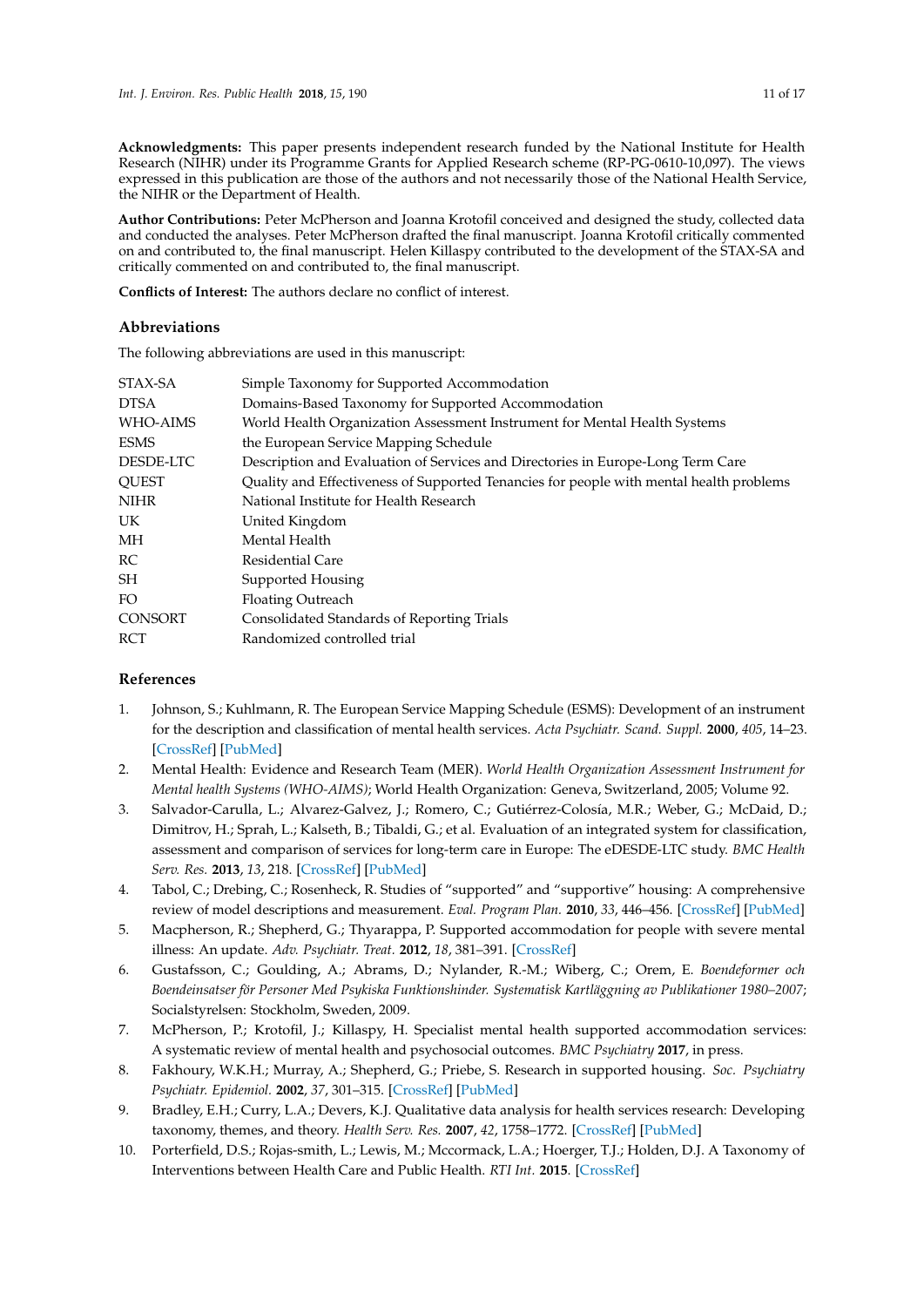- <span id="page-11-0"></span>11. Gilmer, T.P.; Stefancic, A.; Sklar, M.; Tsemberis, S. Development and Validation of a Housing First Fidelity Survey. *Psychiatr. Serv.* **2013**, *64*, 911–914. [\[CrossRef\]](http://dx.doi.org/10.1176/appi.ps.201200500) [\[PubMed\]](http://www.ncbi.nlm.nih.gov/pubmed/24026835)
- <span id="page-11-1"></span>12. Gilmer, T.P.; Stefancic, A.; Katz, M.L.; Sklar, M.; Tsemberis, S.; Palinkas, L.A. Fidelity to the Housing First Model and Effectiveness of Permanent Supported Housing Programs in California. *Psychiatr. Serv.* **2014**, *65*, 1311–1317. [\[CrossRef\]](http://dx.doi.org/10.1176/appi.ps.201300447) [\[PubMed\]](http://www.ncbi.nlm.nih.gov/pubmed/25022911)
- <span id="page-11-2"></span>13. Gilmer, T.P.; Stefancic, A.; Henwood, B.F.; Ettner, S.L. Fidelity to the Housing First Model and Variation in Health Service Use within Permanent Supportive Housing. *Psychiatr. Serv.* **2015**, *66*, 1283–1289. [\[CrossRef\]](http://dx.doi.org/10.1176/appi.ps.201400564) [\[PubMed\]](http://www.ncbi.nlm.nih.gov/pubmed/26325459)
- <span id="page-11-3"></span>14. Barbato, A.; Civenti, G.; D'Avanzo, B. Community residential facilities in mental health services: A ten-year comparison in Lombardy. *Health Policy* **2017**, *121*, 623–628. [\[CrossRef\]](http://dx.doi.org/10.1016/j.healthpol.2017.03.012) [\[PubMed\]](http://www.ncbi.nlm.nih.gov/pubmed/28400127)
- <span id="page-11-4"></span>15. Verdoux, H. The current state of adult mental health care in France. *Eur. Arch. Psychiatry Clin. Neurosci.* **2007**, *257*, 64–70. [\[CrossRef\]](http://dx.doi.org/10.1007/s00406-006-0693-z) [\[PubMed\]](http://www.ncbi.nlm.nih.gov/pubmed/17131218)
- <span id="page-11-5"></span>16. Siskind, D.; Harris, M.; Pirkis, J.; Whiteford, H. A domains-based taxonomy of supported accommodation for people with severe and persistent mental illness. *Soc. Psychiatry Psychiatr. Epidemiol.* **2013**, *48*, 875–894. [\[CrossRef\]](http://dx.doi.org/10.1007/s00127-012-0590-x) [\[PubMed\]](http://www.ncbi.nlm.nih.gov/pubmed/23052423)
- <span id="page-11-6"></span>17. Krotofil, J.; McPherson, P.; Killaspy, H. Service user experiences of specialist mental health supported accommodation: A systematic review of qualitative studies and narrative synthesis. *Health Soc. Care Community* **2017**, in press.
- <span id="page-11-7"></span>18. Killaspy, H.; Priebe, S.; Bremner, S.; McCrone, P.; Dowling, S.; Harrison, I.; Krotofil, J.; McPherson, P.; Sandhu, S.; Arbuthnott, M.; et al. Quality of life, autonomy, satisfaction, and costs associated with mental health supported accommodation services in England: A national survey. *Lancet Psychiatry* **2016**, *3*, 1129–1137. [\[CrossRef\]](http://dx.doi.org/10.1016/S2215-0366(16)30327-3)
- <span id="page-11-8"></span>19. Ball, R.A.; Moore, E.; Kuipers, L. Expressed Emotion in community care staff. A comparison of patient outcome in a nine month follow-up of two hostels. *Soc. Psychiatry Psychiatr. Epidemiol.* **1992**, *27*, 35–39. [\[CrossRef\]](http://dx.doi.org/10.1007/BF00788954) [\[PubMed\]](http://www.ncbi.nlm.nih.gov/pubmed/1557680)
- 20. Barbato, A.; D'Avanzo, B.; Rocca, G.; Amatulli, A.; Lampugnani, D. A Study of Long-Stay Patients Resettled in the Community after Closure of a Psychiatric Hospital in Italy. *Psychiatr. Serv.* **2004**, *55*, 67–70. [\[CrossRef\]](http://dx.doi.org/10.1176/appi.ps.55.1.67) [\[PubMed\]](http://www.ncbi.nlm.nih.gov/pubmed/14699203)
- 21. Barr, W.; Brown, A.; Quinn, B.; Mcfarlane, J.; Mccabe, R.; Whittington, R. How effective is high-support community-based step-down housing for women in secure mental health care? A quasi-experimental pilot study. *J. Psychiatr. Ment. Health Nurs.* **2013**, *20*, 41–49. [\[CrossRef\]](http://dx.doi.org/10.1111/j.1365-2850.2012.01886.x) [\[PubMed\]](http://www.ncbi.nlm.nih.gov/pubmed/22384862)
- 22. Bengtsson-Tops, A.; Ericsson, U.; Ehliasson, K. Living in supportive housing for people with serious mental illness: A paradoxical everyday life. *Int. J. Ment. Health Nurs.* **2014**, *23*, 409–418. [\[CrossRef\]](http://dx.doi.org/10.1111/inm.12072) [\[PubMed\]](http://www.ncbi.nlm.nih.gov/pubmed/24802100)
- 23. Boydell, K.M.; Everett, B. What makes a house a home? An evaluation of a supported housing project for individuals with long-term psychiatric backgrounds. *Can. J. Community Ment. Health* **1992**, *11*, 109–123. [\[CrossRef\]](http://dx.doi.org/10.7870/cjcmh-1992-0008)
- 24. Boydell, K.M.; Gladstone, B.M.; Crawford, E.; Trainor, J. Making do on the outside: Everyday life in the neighborhoods of people with psychiatric disabilities. *Psychiatr. Rehabil. J.* **1999**, *23*, 11–18. [\[CrossRef\]](http://dx.doi.org/10.1037/h0095200)
- 25. Brolin, R.; Brunt, D.; Rask, M.; Syrén, S.; Sandgren, A. Striving for meaning-life in supported housing for people with psychiatric disabilities. *Int. J. Qual. Stud. Health Well-Being* **2016**, *11*. [\[CrossRef\]](http://dx.doi.org/10.3402/qhw.v11.31249) [\[PubMed\]](http://www.ncbi.nlm.nih.gov/pubmed/27172517)
- 26. Brown, M.A.; Ridgway, P.; Anthony, W.A.; Rogers, E.S. Comparison of outcomes for clients seeking and assigned to supported housing services. *Hosp. Community Psychiatry* **1991**, *42*, 1150–1153. [\[CrossRef\]](http://dx.doi.org/10.1176/ps.42.11.1150) [\[PubMed\]](http://www.ncbi.nlm.nih.gov/pubmed/1743644)
- 27. Browne, G.; Courtney, M. Housing, social support and people with schizophrenia: A grounded theory study. *Issues Ment. Health Nurs.* **2005**, *26*, 311–326. [\[CrossRef\]](http://dx.doi.org/10.1080/01612840590915694) [\[PubMed\]](http://www.ncbi.nlm.nih.gov/pubmed/16020049)
- 28. Caplan, B.; Schutt, R.K.; Turner, W.M.; Goldfinger, S.M.; Seidman, L.J. Change in neurocognition by housing type and substance abuse among formerly homeless seriously mentally ill persons. *Schizophr. Res.* **2006**, *83*, 77–86. [\[CrossRef\]](http://dx.doi.org/10.1016/j.schres.2005.11.013) [\[PubMed\]](http://www.ncbi.nlm.nih.gov/pubmed/16504484)
- 29. Carpenter-Song, E.; Hipolito, M.M.S.; Whitley, R. "Right here is an oasis": How "recovery communities" contribute to recovery for people with serious mental illnesses. *Psychiatr. Rehabil. J.* **2012**, *35*, 435–440. [\[CrossRef\]](http://dx.doi.org/10.1037/h0094576) [\[PubMed\]](http://www.ncbi.nlm.nih.gov/pubmed/23276236)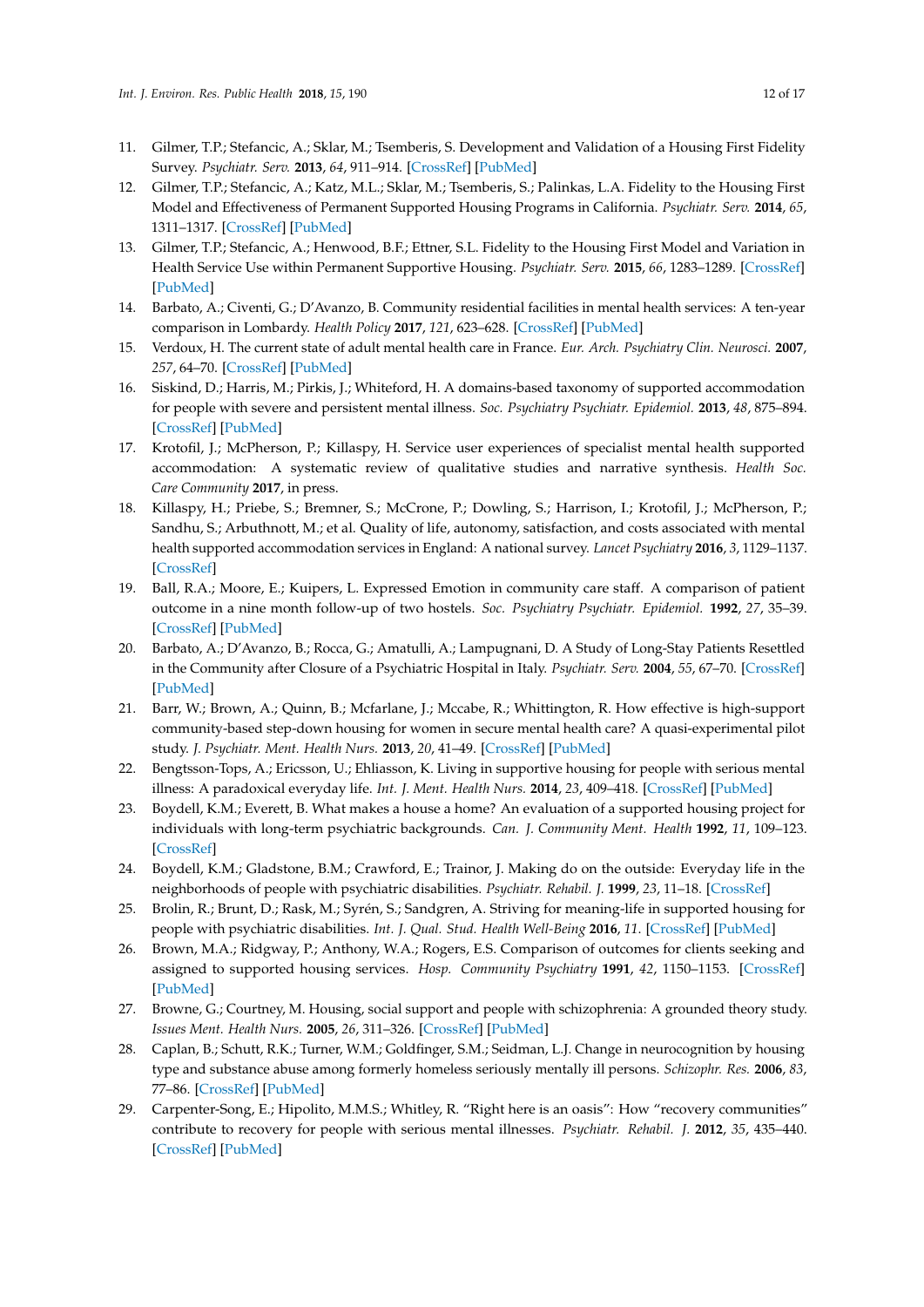- 30. Carta, M.G.; Agaj, A.; Harapej, E.; Lecca, M.E.; Xhelili, G.; Altoé, G.; Mura, G.; Moro, M.F.; Angermeyer, M.C. Outcomes of discharged females versus those waiting for discharge from Vlore Psychiatric Hospital (Albania). *Int. J. Soc. Psychiatry* **2013**, *59*, 682–689. [\[CrossRef\]](http://dx.doi.org/10.1177/0020764012452353) [\[PubMed\]](http://www.ncbi.nlm.nih.gov/pubmed/22807583)
- 31. Casper, E.S.; Clark, D. Service Utilization, Incidents, and Hospitalizations among People with Mental Illnesses and Incarceration Histories in a Supportive Housing Program. *Psychiatr. Rehabil. J.* **2004**, *28*, 181–184. [\[CrossRef\]](http://dx.doi.org/10.2975/28.2004.181.184) [\[PubMed\]](http://www.ncbi.nlm.nih.gov/pubmed/15605755)
- 32. Chan, G.W.L.; Ungvari, G.S.; Shek, D.T.L.; Leung, J.P. Impact of deinstitutionalisation on the quality of life of Chinese patients with schizophrenia: A longitudinal pilot study. *Hong Kong J. Psychiatry* **2003**, *13*, 2–5.
- 33. Chan, H.; Inoue, S.; Shimodera, S.; Fujita, H.; Fukuzawa, K.; Kii, M.; Kamimura, N.; Kato, K.; Mino, Y. Residential program for long-term hospitalized persons with mental illness in Japan: Randomized controlled trial. *Psychiatry Clin. Neurosci.* **2007**, *61*, 515–521. [\[CrossRef\]](http://dx.doi.org/10.1111/j.1440-1819.2007.01701.x) [\[PubMed\]](http://www.ncbi.nlm.nih.gov/pubmed/17875030)
- 34. Charlesworth, B.; Sacks, J.; Templer, D.I.; Thackrey, M. Negative emotion as predictor of relapse in persons with schizophrenia living in board and care homes. *Community Ment. Health J.* **1993**, *29*, 261–268. [\[CrossRef\]](http://dx.doi.org/10.1007/BF00778811) [\[PubMed\]](http://www.ncbi.nlm.nih.gov/pubmed/8375135)
- 35. Chesters, J.; Fletcher, M.; Jones, R. Mental illness recovery. *AeJAMH* **2005**, *4*, 89–97.
- 36. Chopra, P.; Herrman, H.E. The long-term outcomes and unmet needs of a cohort of former long-stay patients in Melbourne, Australia. *Community Ment. Health J.* **2011**, *47*, 531–541. [\[CrossRef\]](http://dx.doi.org/10.1007/s10597-010-9351-z) [\[PubMed\]](http://www.ncbi.nlm.nih.gov/pubmed/20931282)
- 37. Chowdur, R.; Dharitri, R.; Kalyanasundaram, S.; Suryanarayana, R.N. Efficacy of psychosocial rehabilitation program: The RFS experience. *Indian J. Psychiatry* **2011**, *53*, 45–48. [\[CrossRef\]](http://dx.doi.org/10.4103/0019-5545.75563) [\[PubMed\]](http://www.ncbi.nlm.nih.gov/pubmed/21431008)
- 38. Clark, C.; Rich, A.R. Outcomes of Homeless Adults with Mental Illness in a Housing Program and in Case Management only. *Psychiatr. Serv.* **2003**, *54*, 78–83. [\[CrossRef\]](http://dx.doi.org/10.1176/appi.ps.54.1.78) [\[PubMed\]](http://www.ncbi.nlm.nih.gov/pubmed/12509671)
- 39. Cleary, M.; Woolford, P.; Meehan, T. Boarding house life for people with mental illness: An exploratory study. *Aust. N. Z. J. Ment. Health Nurs.* **1998**, *7*, 163–171. [\[PubMed\]](http://www.ncbi.nlm.nih.gov/pubmed/10095466)
- 40. Cohen, B.Z.; Hatib, A. The effect of placement in a hostel on the post-hospitalization rehabilitation of psychiatrically disabled persons in Israel. *Int. J. Rehabil. Res.* **1999**, *22*, 61–63. [\[CrossRef\]](http://dx.doi.org/10.1097/00004356-199903000-00008) [\[PubMed\]](http://www.ncbi.nlm.nih.gov/pubmed/10207753)
- 41. Crosby, C.; Barry, M.; FitzGerald, M.; Fergus, C. Psychiatric rehabilitation and community care: Resettlement from a North Wales Hospital. *Health Soc. Care Community* **1993**, *1*, 355–363. [\[CrossRef\]](http://dx.doi.org/10.1111/j.1365-2524.1993.tb00238.x)
- 42. Dadich, A.; Fisher, K.R.; Muir, K. How can non-clinical case management complement clinical support for people with chronic mental illness residing in the community? *Psychol. Health Med.* **2013**, *18*, 482–489. [\[CrossRef\]](http://dx.doi.org/10.1080/13548506.2012.748207) [\[PubMed\]](http://www.ncbi.nlm.nih.gov/pubmed/23227979)
- 43. Davies, J.; Hopkins, M.; Campisi, M.; Maggs, R.G. Developing high relational support services for individuals with long term mental health needs: Scheme description and service evaluation. *Ment. Health Soc. Incl.* **2012**, *16*, 31–40. [\[CrossRef\]](http://dx.doi.org/10.1108/20428301211205883)
- 44. Dayson, D.; Lee-Jones, R.; Chahal, K.K.; Leff, J. The TAPS Project 32: Social networks of two group homes ... 5 years on. *Soc. Psychiatry Psychiatr. Epidemiol.* **1998**, *33*, 438–444. [\[CrossRef\]](http://dx.doi.org/10.1007/s001270050077) [\[PubMed\]](http://www.ncbi.nlm.nih.gov/pubmed/9766170)
- 45. De Girolamo, G.; Candini, V.; Buizza, C.; Ferrari, C.; Boero, M.E.; Giobbio, G.M.; Goldschmidt, N.; Greppo, S.; Iozzino, L.; Maggi, P.; et al. Is psychiatric residential facility discharge possible and predictable? A multivariate analytical approach applied to a prospective study in Italy. *Soc. Psychiatry Psychiatr. Epidemiol.* **2014**, *49*, 157–167. [\[CrossRef\]](http://dx.doi.org/10.1007/s00127-013-0705-z) [\[PubMed\]](http://www.ncbi.nlm.nih.gov/pubmed/23712514)
- <span id="page-12-0"></span>46. Dickey, B.; Gonzalez, O.; Latimer, E.; Powers, K.; Schutt, R.K.; Goldfinger, S. Use of mental health services by formerly homeless adults residing in group and independent housing. *Psychiatr. Serv.* **1996**, *47*, 152–158. [\[CrossRef\]](http://dx.doi.org/10.1176/ps.47.2.152) [\[PubMed\]](http://www.ncbi.nlm.nih.gov/pubmed/8825251)
- 47. Duurkoop, P.; Van Dyck, R. From a "State Mental Hospital" to New Homes in the City: Longitudinal Research into the Use of Intramural Facilities by Long-Stay Care-Dependent Psychiatric Clients in Amsterdam. *Community Ment. Health J.* **2003**, *39*, 77–92. [\[CrossRef\]](http://dx.doi.org/10.1023/A:1021230008729) [\[PubMed\]](http://www.ncbi.nlm.nih.gov/pubmed/12650557)
- 48. Gabrielian, S.; Burns, A.V.; Nanda, N.; Hellemann, G.; Kane, V.; Young, A.S. Factors Associated with Premature Exits From Supported Housing. *Psychiatr. Serv.* **2016**, *67*, 86–93. [\[CrossRef\]](http://dx.doi.org/10.1176/appi.ps.201400311) [\[PubMed\]](http://www.ncbi.nlm.nih.gov/pubmed/26467908)
- 49. Gilmer, T.P.; Stefancic, A.; Ettner, S.L.; Manning, W.G.; Tsemberis, S. Effect of Full-Service Partnerships on Homelessness, Use and Costs of Mental Health Services, and Quality of Life among Adults with Serious Mental Illness. *Arch. Gen. Psychiatry* **2010**, *67*, 645. [\[CrossRef\]](http://dx.doi.org/10.1001/archgenpsychiatry.2010.56) [\[PubMed\]](http://www.ncbi.nlm.nih.gov/pubmed/20530014)
- 50. Goering, P.; Sylph, J.; Foster, R.; Boyles, S.; Babiak, T. Supportive housing: A consumer evaluation study. *Int. J. Soc. Psychiatry* **1992**, *38*, 107–119. [\[CrossRef\]](http://dx.doi.org/10.1177/002076409203800204) [\[PubMed\]](http://www.ncbi.nlm.nih.gov/pubmed/1506135)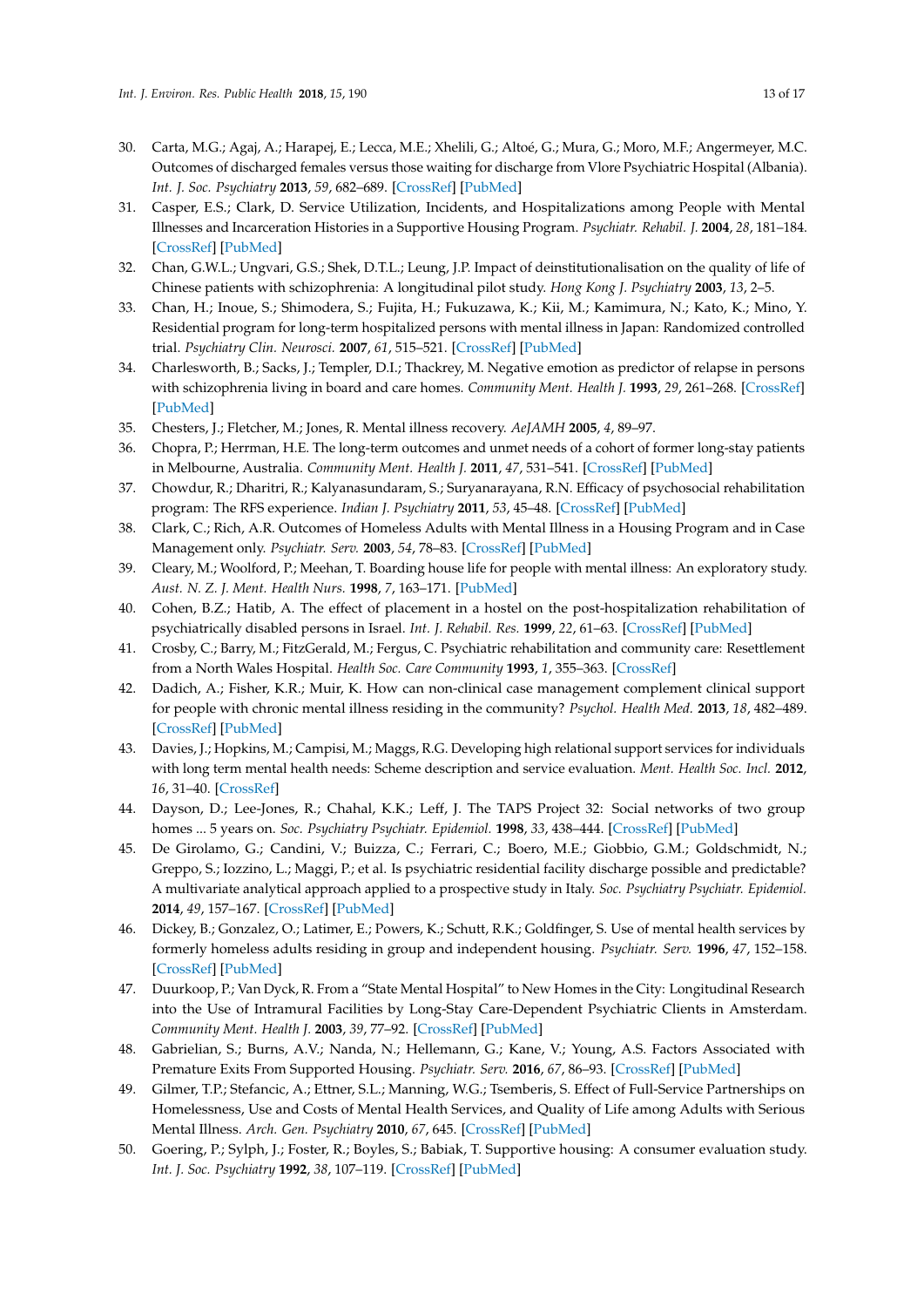- 51. Grant, J.G.; Westhues, A. Choice and outcome in mental health supported housing. *Psychiatr. Rehabil. J.* **2010**, *33*, 232–235. [\[CrossRef\]](http://dx.doi.org/10.2975/33.3.2010.232.235) [\[PubMed\]](http://www.ncbi.nlm.nih.gov/pubmed/20061260)
- 52. Grinshpoon, A.; Naisberg, Y.; Weizman, A. A Six-Month Outcome of Long-Stay Inpatients Resettled in a Hostel. *Psychiatr. Rehabil. J.* **2006**, *30*, 89–95. [\[CrossRef\]](http://dx.doi.org/10.2975/30.2006.89.95) [\[PubMed\]](http://www.ncbi.nlm.nih.gov/pubmed/17076051)
- 53. Guazzelli, M.; Palagini, L.; Giuntoli, L.; Pietrini, P. Rehab rounds: Outcomes of patients with schizophrenia in a family-style, residential, community-based program in Italy. *Psychiatr. Serv.* **2000**, *51*, 1113–1115. [\[CrossRef\]](http://dx.doi.org/10.1176/appi.ps.51.9.1113) [\[PubMed\]](http://www.ncbi.nlm.nih.gov/pubmed/10970911)
- 54. Hadley, T.R.; McGurrin, M.C.; Fye, D.M. Community residential services and community tenure. *Psychosoc. Rehabil. J.* **1993**, *16*, 41–53. [\[CrossRef\]](http://dx.doi.org/10.1037/h0095676)
- 55. Hawthorne, W.B.; Fals-Stewart, W.; Lohr, J.B. A treatment outcome study of community-based residential care. *Hosp. Community Psychiatry* **1994**, *45*, 152–155. [\[CrossRef\]](http://dx.doi.org/10.1176/ps.45.2.152) [\[PubMed\]](http://www.ncbi.nlm.nih.gov/pubmed/8168795)
- 56. Henwood, B.F.; Matejkowski, J.; Stefancic, A.; Lukens, J.M. Quality of life after housing first for adults with serious mental illness who have experienced chronic homelessness. *Psychiatry Res.* **2014**, *220*, 549–555. [\[CrossRef\]](http://dx.doi.org/10.1016/j.psychres.2014.07.072) [\[PubMed\]](http://www.ncbi.nlm.nih.gov/pubmed/25129560)
- 57. Henwood, B.F.; Derejko, K.S.; Couture, J.; Padgett, D.K. Maslow and Mental Health Recovery: A Comparative Study of Homeless Programs for Adults with Serious Mental Illness. *Adm. Policy Ment. Health* **2015**, *42*, 220–228. [\[CrossRef\]](http://dx.doi.org/10.1007/s10488-014-0542-8) [\[PubMed\]](http://www.ncbi.nlm.nih.gov/pubmed/24518968)
- 58. Higgins, A.; Webb, M.; O'Neill, G.; Brosnan, R.; Keane, J. The needs for care of the chronic mentally ill relocating from psychiatric hospital to the community: A pilot study. *Irish J. Psychol.* **1997**, *18*, 307–320. [\[CrossRef\]](http://dx.doi.org/10.1080/03033910.1997.10558149)
- 59. Hodgins, S.; Cyr, M.; Gaston, L. Impact of supervised apartments on the functioning of mentally disordered adults. *Community Ment. Health J.* **1990**, *26*, 507–516. [\[CrossRef\]](http://dx.doi.org/10.1007/BF00752455) [\[PubMed\]](http://www.ncbi.nlm.nih.gov/pubmed/2286056)
- 60. Hurlburt, M.S.; Wood, P.A.; Hough, R.L. Providing independent housing for the homeless mentally ill: A novel approach to evaluating long-term longitudinal housing patterns. *J. Community Psychol.* **1996**, *24*, 291–310. [\[CrossRef\]](http://dx.doi.org/10.1002/(SICI)1520-6629(199607)24:3<291::AID-JCOP8>3.0.CO;2-)
- 61. Husted, J.; Wentler, S. Changing Self-Perception: Success in Independent Living for Individuals with Chronic Mental Illness. *Psychol. Rep.* **2006**, *99*, 562–568. [\[CrossRef\]](http://dx.doi.org/10.2466/pr0.99.2.562-568) [\[PubMed\]](http://www.ncbi.nlm.nih.gov/pubmed/17153827)
- 62. Janecek, J. Cluster housing for the mentally ill. The familystyle homes experience. *Minn. Med.* **1996**, *79*, 25–28. [\[PubMed\]](http://www.ncbi.nlm.nih.gov/pubmed/8587556)
- 63. Jervis, L.L. An imperfect refuge: Life in an 'old folk's home' for younger residents with psychiatric disorders. *Soc. Sci. Med.* **2002**, *54*, 79–91. [\[CrossRef\]](http://dx.doi.org/10.1016/S0277-9536(01)00014-4)
- 64. Kallert, T.W.; Leisse, M.; Winiecki, P. Comparing the effectiveness of different types of supported housing for patients with chronic schizophrenia. *J. Public Health* **2006**, *15*, 29–42. [\[CrossRef\]](http://dx.doi.org/10.1007/s10389-006-0071-3)
- 65. Kasprow, W.J.; Rosenheck, R.A.; Frisman, L.; DiLella, D. Referral and Housing Processes in a Long-Term Supported Housing Program for Homeless Veterans. *Psychiatr. Serv.* **2000**, *51*, 1017–1023. [\[CrossRef\]](http://dx.doi.org/10.1176/appi.ps.51.8.1017) [\[PubMed\]](http://www.ncbi.nlm.nih.gov/pubmed/10913455)
- 66. Kavanagh, A.; Lavelle, E. The impact of a rehabilitation and recovery service on patient groups residing in high support community residences. *Ir. J. Psychol. Med.* **2008**, *25*, 5–10. [\[CrossRef\]](http://dx.doi.org/10.1017/S0790966700010764)
- 67. Kirkpatrick, H.; Byrne, C. A narrative inquiry: Moving on from homelessness for individuals with a major mental illness. *J. Psychiatr. Ment. Health Nurs.* **2009**, *16*, 68–75. [\[CrossRef\]](http://dx.doi.org/10.1111/j.1365-2850.2008.01331.x) [\[PubMed\]](http://www.ncbi.nlm.nih.gov/pubmed/19192088)
- 68. Kirkpatrick, H.; Byrne, C. A Narrative Inquiry of a Program That Provides Permanent Housing with Supports to Homeless Individuals with Severe Mental Illness. *Can. J. Community Ment. Heal.* **2011**, *30*, 31–43. [\[CrossRef\]](http://dx.doi.org/10.7870/cjcmh-2011-0003)
- 69. Kirkpatrick, H.; Younger, J.; Links, P. Hospital-based schizophrenia program evaluates its supported housing project. *Leadersh. Health Serv.* **1995**, *4*, 27–32. [\[PubMed\]](http://www.ncbi.nlm.nih.gov/pubmed/10141735)
- 70. Kirst, M.; Zerger, S.; Wise Harris, D.; Plenert, E.; Stergiopoulos, V. The promise of recovery: Narratives of hope among homeless individuals with mental illness participating in a Housing First randomised controlled trial in Toronto, Canada: Table 1. *BMJ Open* **2014**, *4*, e004379. [\[CrossRef\]](http://dx.doi.org/10.1136/bmjopen-2013-004379) [\[PubMed\]](http://www.ncbi.nlm.nih.gov/pubmed/24589826)
- 71. Kowlessar, O.A.; Corbett, K.P. The lived experience of mental health service users in a UK community rehabilitation scheme. *Int. J. Ther. Rehabil.* **2009**, *16*, 85–95. [\[CrossRef\]](http://dx.doi.org/10.12968/ijtr.2009.16.2.38896)
- 72. Law, K.K.P.; Yau, S.B.; Wan, D.L.Y. Relationship between perceived quality of life, social functioning, and life skills performance of patients with chronic psychiatric conditions in a long stay care home. *Hong Kong J. Psychiatry* **2002**, *12*, 2–7.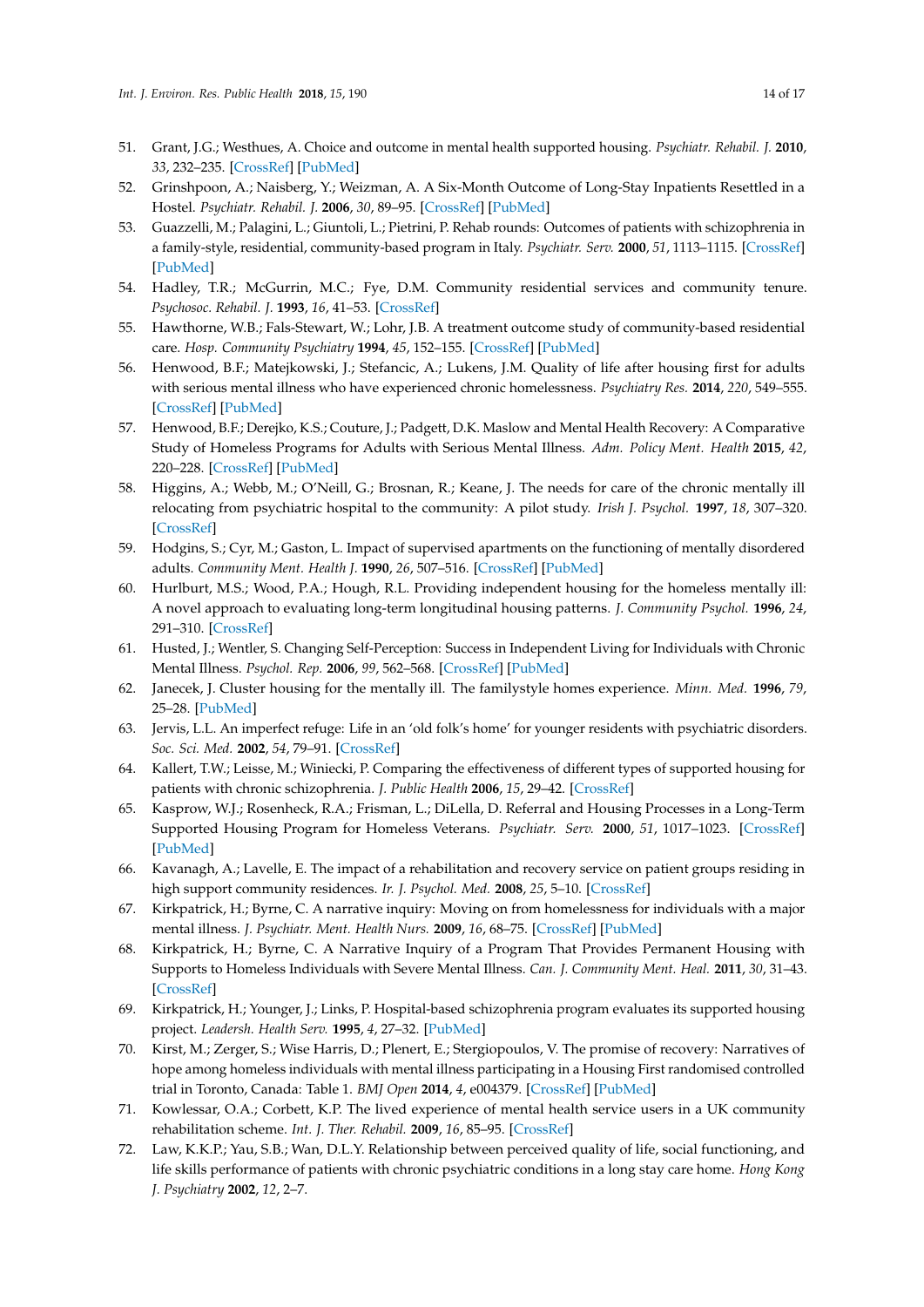- 73. Lerner, Y.; Hornik-Lurie, T.; Zilber, N. The Effect of the Implementation of the Rehabilitation of the Mentally Disabled in the Community Law in Israel on the Pattern of Psychiatric Hospitalizations. *Int. J. Ment. Health* **2012**, *41*, 45–59. [\[CrossRef\]](http://dx.doi.org/10.2753/IMH0020-7411410303)
- 74. Lindström, M.; Lindberg, M.; Sjöström, S. Home Bittersweet Home: The Significance of Home for Occupational Transformations. *Int. J. Soc. Psychiatry* **2011**, *57*, 284–299. [\[CrossRef\]](http://dx.doi.org/10.1177/0020764009354834) [\[PubMed\]](http://www.ncbi.nlm.nih.gov/pubmed/20068023)
- 75. Mak, K.Y.; Gow, L. Clinical usefulness of an aftercare worker for psychotic patients discharged from half-way houses in Hong Kong. *Br. J. Psychiatry* **1996**, *168*, 757–761. [\[CrossRef\]](http://dx.doi.org/10.1192/bjp.168.6.757) [\[PubMed\]](http://www.ncbi.nlm.nih.gov/pubmed/8773820)
- 76. McCrea, K.T.; Spravka, L. "I'm glad you asked": Homeless clients with severe mental illness evaluate their residential care. *J. Sociol. Soc. Welf.* **2008**, *35*, 133–159.
- 77. McDermott, S.; Bruce, J.; Muir, K.; Ramia, I.; Fisher, K.R.; Bullen, J. Reducing hospitalisation among people living with severe mental illness. *Aust. Health Rev.* **2016**, *40*, 124–128. [\[CrossRef\]](http://dx.doi.org/10.1071/AH15073) [\[PubMed\]](http://www.ncbi.nlm.nih.gov/pubmed/26342998)
- 78. McHugo, G.J.; Bebout, R.R.; Harris, M.; Cleghorn, S.; Herring, G.; Xie, H.; Becker, D.; Drake, R.E. A randomized controlled trial of integrated versus parallel housing services for homeless adults with severe mental illness. *Schizophr. Bull.* **2004**, *30*, 969–982. [\[CrossRef\]](http://dx.doi.org/10.1093/oxfordjournals.schbul.a007146) [\[PubMed\]](http://www.ncbi.nlm.nih.gov/pubmed/15957201)
- 79. Meehan, T.; Stedman, T.; Robertson, S.; Drake, S.; King, R. Does Supported Accommodation Improve the Clinical and Social Outcomes for People with Severe Psychiatric Disability? The Project 300 Experience. *Aust. N. Z. J. Psychiatry* **2011**, *45*, 586–592. [\[CrossRef\]](http://dx.doi.org/10.3109/00048674.2011.559634) [\[PubMed\]](http://www.ncbi.nlm.nih.gov/pubmed/21534823)
- 80. Middelboe, T.; Nordentoft, M.; Knudsen, H.C.; Jessen-Petersen, B. Small group homes for the long-term mentally ill. Clinical and social characteristics of the residents. *Nord. J. Psychiatry* **1996**, *50*, 297–303. [\[CrossRef\]](http://dx.doi.org/10.3109/08039489609078170)
- 81. Middelboe, T. Prospective study of clinical and social outcome of stay in small group homes for people with mental illness. *Br. J. Psychiatry* **1997**, *171*, 251–255. [\[CrossRef\]](http://dx.doi.org/10.1192/bjp.171.3.251) [\[PubMed\]](http://www.ncbi.nlm.nih.gov/pubmed/9337979)
- 82. Muir, K.; Fisher, K.R.; Dadich, A.; Abelló, D. Challenging the exclusion of people with mental illness: The Mental Health Housing and Accommodation Support Initiative (HASI). *Aust. J. Soc. Issues* **2008**, *43*, 271–290. [\[CrossRef\]](http://dx.doi.org/10.1002/j.1839-4655.2008.tb00102.x)
- 83. Muir, K.; Fisher, K.R.; Abello, D.; Dadich, A. 'I didn't like just sittin' around all day': Facilitating Social and Community Participation Among People with Mental Illness and High Levels of Psychiatric Disability. *J. Soc. Policy* **2010**, *39*, 375–391. [\[CrossRef\]](http://dx.doi.org/10.1017/S0047279410000073)
- 84. Nelson, G.; Hall, G.B.; Walsh-Bowers, R. A comparative evaluation of supportive apartments, group homes, and board-and-care homes for psychiatric consumer/survivors. *J. Community Psychol.* **1997**, *25*, 167–188. [\[CrossRef\]](http://dx.doi.org/10.1002/(SICI)1520-6629(199703)25:2<167::AID-JCOP6>3.0.CO;2-V)
- 85. Newman, S.J.; Reschovsky, J.D.; Kaneda, K.; Hendrick, A.M. The effects of independent living on persons with chronic mental illness: An assessment of the Section 8 certificate program. *Milbank Q.* **1994**, *72*, 171–198. [\[CrossRef\]](http://dx.doi.org/10.2307/3350343) [\[PubMed\]](http://www.ncbi.nlm.nih.gov/pubmed/8164607)
- 86. Newton Rosen, A.; Tennant, C.; Hobbs, C.L. Moving out and moving on: Some ethnographic observations of deinstitutionalization in an Australian community. *Psychiatr. Rehabil. J.* **2001**, *25*, 152–162. [\[CrossRef\]](http://dx.doi.org/10.1037/h0095030)
- 87. Okin, R.L.; Borus, J.F.; Baer, L.; Jones, A.L. Long-term outcome of state hospital patients discharged into structured community residential settings. *Psychiatr. Serv.* **1995**, *46*, 73–78. [\[CrossRef\]](http://dx.doi.org/10.1176/ps.46.1.73) [\[PubMed\]](http://www.ncbi.nlm.nih.gov/pubmed/7895127)
- 88. Okin, R.L.; Pearsall, D. Patients' perceptions of their quality of life 11 years after discharge from a state hospital. *Hosp. Community Psychiatry* **1993**, *44*, 236–240. [\[CrossRef\]](http://dx.doi.org/10.1176/ps.44.3.236) [\[PubMed\]](http://www.ncbi.nlm.nih.gov/pubmed/8444433)
- 89. Patterson, M.; Moniruzzaman, A.; Palepu, A.; Zabkiewicz, D.; Frankish, C.J.; Krausz, M.; Somers, J.M. Housing First improves subjective quality of life among homeless adults with mental illness: 12-month findings from a randomized controlled trial in Vancouver, British Columbia. *Soc. Psychiatry Psychiatr. Epidemiol.* **2013**, *48*, 1245–1259. [\[CrossRef\]](http://dx.doi.org/10.1007/s00127-013-0719-6) [\[PubMed\]](http://www.ncbi.nlm.nih.gov/pubmed/23748928)
- 90. Patterson, M.L.; Moniruzzaman, A.; Somers, J.M. Community participation and belonging among formerly homeless adults with mental illness after 12 months of housing first in Vancouver, British Columbia: A randomized controlled trial. *Community Ment. Health J.* **2014**, *50*, 604–611. [\[CrossRef\]](http://dx.doi.org/10.1007/s10597-013-9672-9) [\[PubMed\]](http://www.ncbi.nlm.nih.gov/pubmed/24323139)
- 91. Pejlert, A.; Asplund, K.; Norberg, A. Towards recovery: Living in a home-like setting after the move from a hospital ward. *J. Clin. Nurs.* **1999**, *8*, 663–673. [\[CrossRef\]](http://dx.doi.org/10.1046/j.1365-2702.1999.00292.x) [\[PubMed\]](http://www.ncbi.nlm.nih.gov/pubmed/10827612)
- 92. Petersen, K.; Hounsgaard, L.; Borg, T.; Nielsen, C.V. User involvement in mental health rehabilitation: A struggle for self-determination and recognition. *Scand. J. Occup. Ther.* **2012**, *19*, 59–67. [\[CrossRef\]](http://dx.doi.org/10.3109/11038128.2011.556196) [\[PubMed\]](http://www.ncbi.nlm.nih.gov/pubmed/21631174)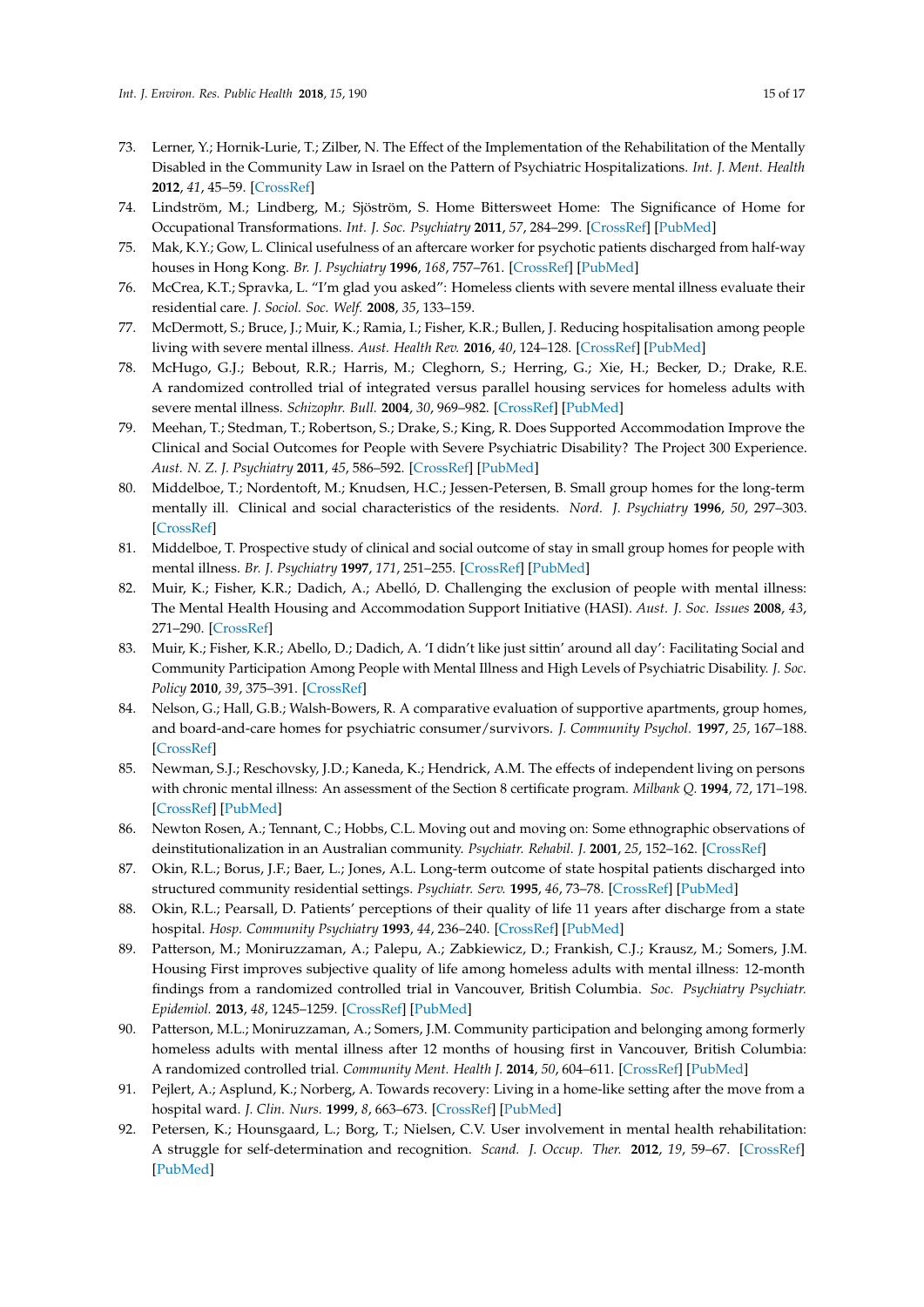- 93. Rimmerman, A.; Schnee, J.; Klein, I. Individuals with psychiatric disabilities in adult homes: Monitoring changes over time. *Int. J. Rehabil. Res.* **1993**, *16*, 55–58. [\[CrossRef\]](http://dx.doi.org/10.1097/00004356-199303000-00008) [\[PubMed\]](http://www.ncbi.nlm.nih.gov/pubmed/8486445)
- 94. Rønning, S.B.; Bjørkly, S. Residents' experiences of relationships with nurses in community-based supported housing—A qualitative study based on Giorgi's method of analysis and self psychology. *J. Multidiscip. Healthc.* **2017**, *10*, 65–74. [\[CrossRef\]](http://dx.doi.org/10.2147/JMDH.S129085) [\[PubMed\]](http://www.ncbi.nlm.nih.gov/pubmed/28280350)
- 95. Roos, E.; Bjerkeset, O.; Søndenaa, E.; Antonsen, D.Ø.; Steinsbekk, A. A qualitative study of how people with severe mental illness experience living in sheltered housing with a private fully equipped apartment. *BMC Psychiatry* **2016**, *16*, 186. [\[CrossRef\]](http://dx.doi.org/10.1186/s12888-016-0888-4) [\[PubMed\]](http://www.ncbi.nlm.nih.gov/pubmed/27267590)
- 96. Saavedra, J. Schizophrenia, narrative and change: Andalusian care homes as novel sociocultural context. *Cult. Med. Psychiatry* **2009**, *33*, 163–184. [\[CrossRef\]](http://dx.doi.org/10.1007/s11013-009-9128-4) [\[PubMed\]](http://www.ncbi.nlm.nih.gov/pubmed/19221869)
- 97. Sakiyama, S.; Iida, J.; Minami, Y.; Kishimoto, T. Factors of good outcome after discharge from support house (engoryou) for schizophrenia. *Psychiatry Clin. Neurosci.* **2002**, *56*, 609–615. [\[CrossRef\]](http://dx.doi.org/10.1046/j.1440-1819.2002.01063.x) [\[PubMed\]](http://www.ncbi.nlm.nih.gov/pubmed/12485302)
- 98. Schutt, R.K.; Seidman, L.J.; Caplan, B.; Martsinkiv, A.; Goldfinger, S.M. The role of neurocognition and social context in predicting community functioning among formerly homeless seriously mentally ill persons. *Schizophr. Bull.* **2007**, *33*, 1388–1396. [\[CrossRef\]](http://dx.doi.org/10.1093/schbul/sbm037) [\[PubMed\]](http://www.ncbi.nlm.nih.gov/pubmed/17483102)
- 99. Seidman, L.J.; Schutt, R.K.; Caplan, B.; Tolomiczenko, G.S.; Turner, W.M.; Goldfinger, S.M. The Effect of Housing Interventions on Neuropsychological Functioning among Homeless Persons with Mental Illness. *Psychiatr. Serv.* **2003**, *54*, 905–908. [\[CrossRef\]](http://dx.doi.org/10.1176/appi.ps.54.6.905) [\[PubMed\]](http://www.ncbi.nlm.nih.gov/pubmed/12773609)
- 100. Shields, D.; McGuinness, J.; MacFlynn, G. Moving long-stay patients from hospital to community: Effects on mental state and social functioning. *J. Ment. Health* **1995**, *4*, 281–287. [\[CrossRef\]](http://dx.doi.org/10.1080/09638239550037569)
- 101. Shu, B.C.; Lung, F.W.; Lu, Y.C.; Chase, G.A.; Pan, P. Care of patients with chronic mental illness: Comparison of home and half-way house care. *Int. J. Soc. Psychiatry* **2001**, *47*, 52–62. [\[CrossRef\]](http://dx.doi.org/10.1177/002076400104700205) [\[PubMed\]](http://www.ncbi.nlm.nih.gov/pubmed/11434411)
- 102. Siegel, C.E.; Samuels, J.; Tang, D.-I.; Berg, I.; Jones, K.; Hopper, K. Tenant Outcomes in Supported Housing and Community Residences in New York City. *Psychiatr. Serv.* **2006**, *57*, 982–991. [\[CrossRef\]](http://dx.doi.org/10.1176/ps.2006.57.7.982) [\[PubMed\]](http://www.ncbi.nlm.nih.gov/pubmed/16816283)
- 103. Stefancic, A.; Tsemberis, S. Housing First for Long-Term Shelter Dwellers with Psychiatric Disabilities in a Suburban County: A Four-Year Study of Housing Access and Retention. *J. Prim. Prev.* **2007**, *28*, 265–279. [\[CrossRef\]](http://dx.doi.org/10.1007/s10935-007-0093-9) [\[PubMed\]](http://www.ncbi.nlm.nih.gov/pubmed/17592778)
- 104. Stergiopoulos, V.; Gozdzik, A.; Misir, V.; Skosireva, A.; Connelly, J.; Sarang, A.; Whisler, A.; Hwang, S.W.; O'Campo, P.; McKenzie, K. Effectiveness of housing first with intensive case management in an ethnically diverse sample of homeless adults with mental illness: A randomized controlled trial. *PLoS ONE* **2015**, *10*, e0130281. [\[CrossRef\]](http://dx.doi.org/10.1371/journal.pone.0130281) [\[PubMed\]](http://www.ncbi.nlm.nih.gov/pubmed/26176621)
- 105. Stergiopoulos, V.; Gozdzik, A.; O'Campo, P.; Holtby, A.R.; Jeyaratnam, J.; Tsemberis, S. Housing First: Exploring participants' early support needs. *BMC Health Serv. Res.* **2014**, *14*, 167. [\[CrossRef\]](http://dx.doi.org/10.1186/1472-6963-14-167) [\[PubMed\]](http://www.ncbi.nlm.nih.gov/pubmed/24725374)
- 106. Trauer, T.; Farhall, J.; Newton, R.; Cheung, P. From long-stay psychiatric hospital to Community Care Unit: Evaluation at 1 year. *Soc. Psychiatry Psychiatr. Epidemiol.* **2001**, *36*, 416–419. [\[CrossRef\]](http://dx.doi.org/10.1007/s001270170032) [\[PubMed\]](http://www.ncbi.nlm.nih.gov/pubmed/11766972)
- 107. Tsai, J.; Lapidos, A.; Rosenheck, R.A.; Harpaz-Rotem, I. Longitudinal association of therapeutic alliance and clinical outcomes. *Community Ment. Health J.* **2013**, *49*, 438–443. [\[CrossRef\]](http://dx.doi.org/10.1007/s10597-012-9518-x) [\[PubMed\]](http://www.ncbi.nlm.nih.gov/pubmed/22820927)
- 108. Tsemberis, S.; Eisenberg, R.F. Pathways to Housing: Supported Housing for Street-Dwelling Homeless Individuals with Psychiatric Disabilities. *Psychiatr. Serv.* **2000**, *51*, 487–493. [\[CrossRef\]](http://dx.doi.org/10.1176/appi.ps.51.4.487) [\[PubMed\]](http://www.ncbi.nlm.nih.gov/pubmed/10737824)
- 109. Tsemberis, S.J.; Moran, L.; Shinn, M.; Asmussen, S.M.; Shern, D.L. Consumer preference programs for individuals who are homeless and have psychiatric disabilities: A drop-in center and a supported housing program. *Am. J. Community Psychol.* **2003**, *32*, 305–317. [\[CrossRef\]](http://dx.doi.org/10.1023/B:AJCP.0000004750.66957.bf) [\[PubMed\]](http://www.ncbi.nlm.nih.gov/pubmed/14703266)
- 110. Valinejad, C. The use of the Repertory Grid Technique to obtain the views of residents in a continuing care setting. *Ther. Communities* **1997**, *18*, 111–122.
- 111. Vaslamatzis, G.; Katsouyanni, K.; Markidis, M. The efficacy of a psychiatric halfway house: A study of hospital recidivism and global outcome measure. *Eur. Psychiatry* **1997**, *12*, 94–97. [\[CrossRef\]](http://dx.doi.org/10.1016/S0924-9338(97)89647-2)
- 112. Verhaeghe, N.; De Maeseneer, J.; Maes, L.; Van Heeringen, C.; Annemans, L. Health promotion in mental health care: Perceptions from patients and mental health nurses. *J. Clin. Nurs.* **2013**, *22*, 1569–1578. [\[CrossRef\]](http://dx.doi.org/10.1111/jocn.12076) [\[PubMed\]](http://www.ncbi.nlm.nih.gov/pubmed/23294398)
- 113. Wong, Y.L.I.; Poulin, S.R.; Lee, S.; Davis, M.R.; Hadley, T.R. Tracking residential outcomes of supported independent living programs for persons with serious mental illness. *Eval. Program Plan.* **2008**, *31*, 416–426. [\[CrossRef\]](http://dx.doi.org/10.1016/j.evalprogplan.2008.07.001) [\[PubMed\]](http://www.ncbi.nlm.nih.gov/pubmed/18762339)